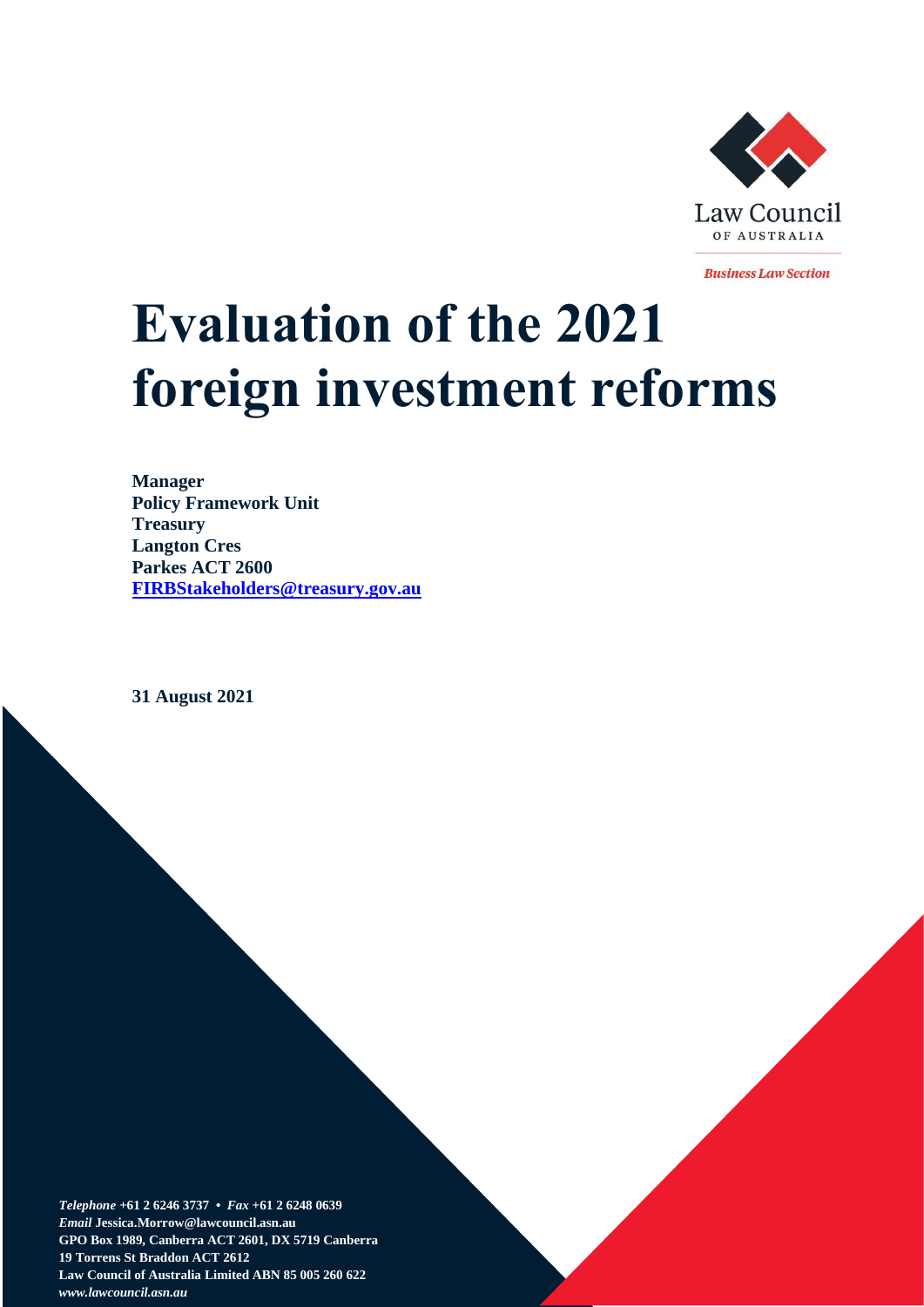# **Table of Contents**

| <b>Submissions</b> |  |
|--------------------|--|
|                    |  |
|                    |  |
|                    |  |
|                    |  |
|                    |  |
|                    |  |
|                    |  |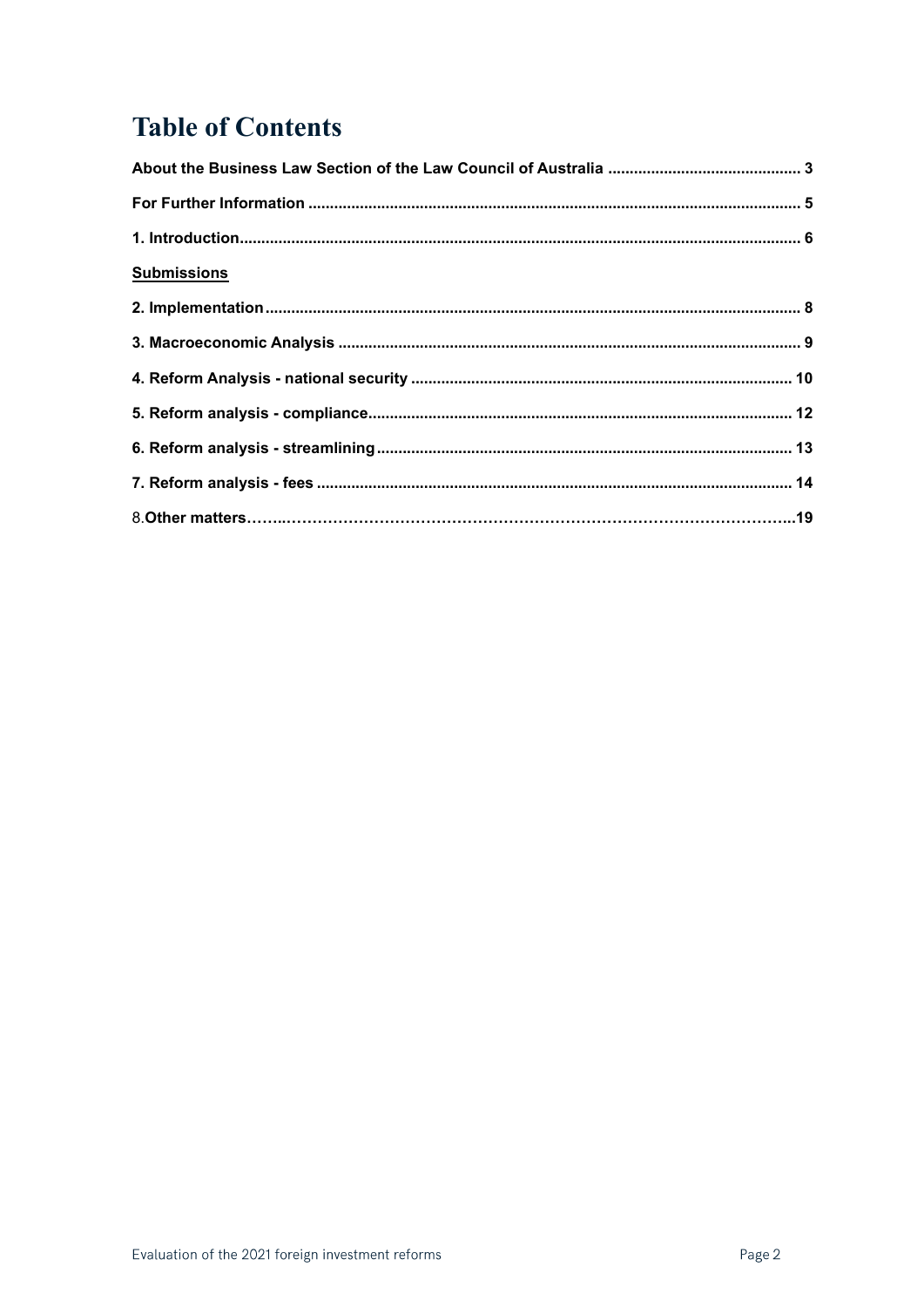# About the Business Law Section of the Law Council of Australia

The Business Law Section was established in August 1980 by the Law Council of Australia with jurisdiction in all matters pertaining to business law. It is governed by a set of by-laws adopted by the Law Council and the members of the Section. The Business Law Section conducts itself as a section of the Law Council of Australia Limited.

The Business Law Section provides a forum through which lawyers and others interested in law affecting business can discuss current issues, debate and contribute to the process of law reform in Australia, as well as enhance their professional skills.

The Law Council of Australia Limited itself is a representative body with its members being:

- Australian Capital Territory Bar Association
- Australian Capital Territory Law Society
- Bar Association of Queensland Inc
- Law Institute of Victoria
- Law Society of New South Wales
- Law Society of South Australia
- Law Society of Tasmania
- Law Society Northern Territory
- Law Society of Western Australia
- New South Wales Bar Association
- Queensland Law Society
- South Australian Bar Association
- Tasmanian Bar
- Law Firms Australia
- The Victorian Bar Inc
- Western Australian Bar Association

Operating as a section of the Law Council, the Business Law Section is often called upon to make or assist in making submissions for the Law Council in areas of business law applicable on a national basis.

Currently the Business Law Section has approximately 900 members. It currently has 15 specialist committees and working groups:

- Competition & Consumer Law Committee
- Construction & Infrastructure Law Committee
- Corporations Law Committee
- Customs & International Transactions Committee
- Digital Commerce Committee
- Financial Services Committee
- Foreign Corrupt Practices Working Group
- Foreign Investment Committee
- Insolvency & Reconstruction Law Committee
- Intellectual Property Committee
- Media & Communications Committee
- Privacy Law Committee
- SME Business Law Committee
- **Taxation Law Committee**
- Technology in Mergers & Acquisitions Working Group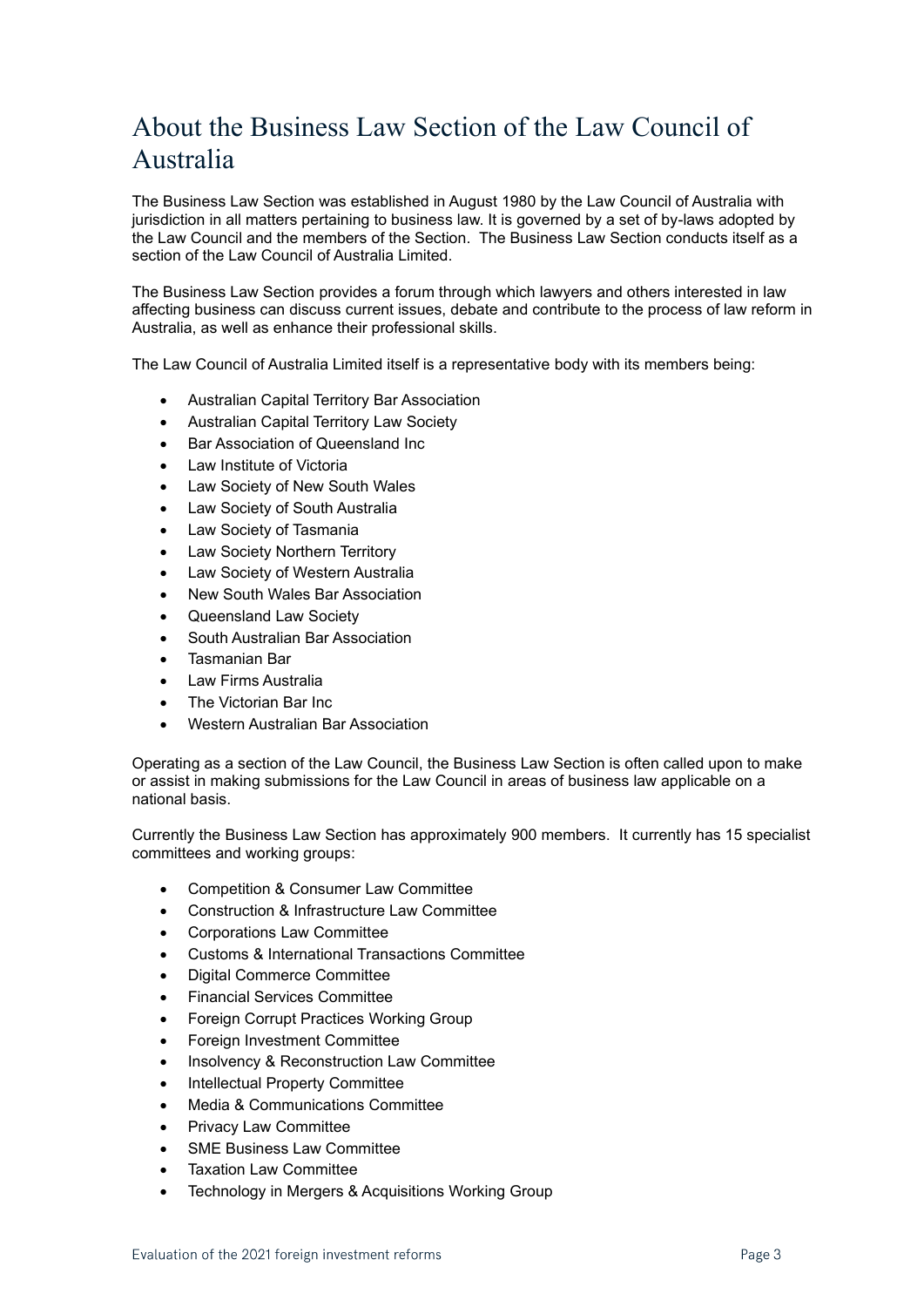As different or newer areas of business law develop, the Business Law Section evolves to meet the needs or objectives of its members in emerging areas by establishing new working groups or committees, depending on how it may better achieve its objectives.

The Section has an Executive Committee of 11 members drawn from different states and territories and fields of practice. The Executive Committees meet quarterly to set objectives, policy and priorities for the Section.

Current members of the Executive are:

- Mr Greg Rodgers, Chair
- Mr Mark Friezer, Deputy Chair
- Mr Philip Argy, Treasurer
- Ms Rebecca Maslen-Stannage
- Professor Pamela Hanrahan
- Mr John Keeves
- Mr Frank O'Loughlin
- Ms Rachel Webber
- Ms Caroline Coops
- Dr Elizabeth Boros
- Mr Adrian Varrasso

The Section's administration team serves the Section nationally and is based in the Law Council's offices in Canberra.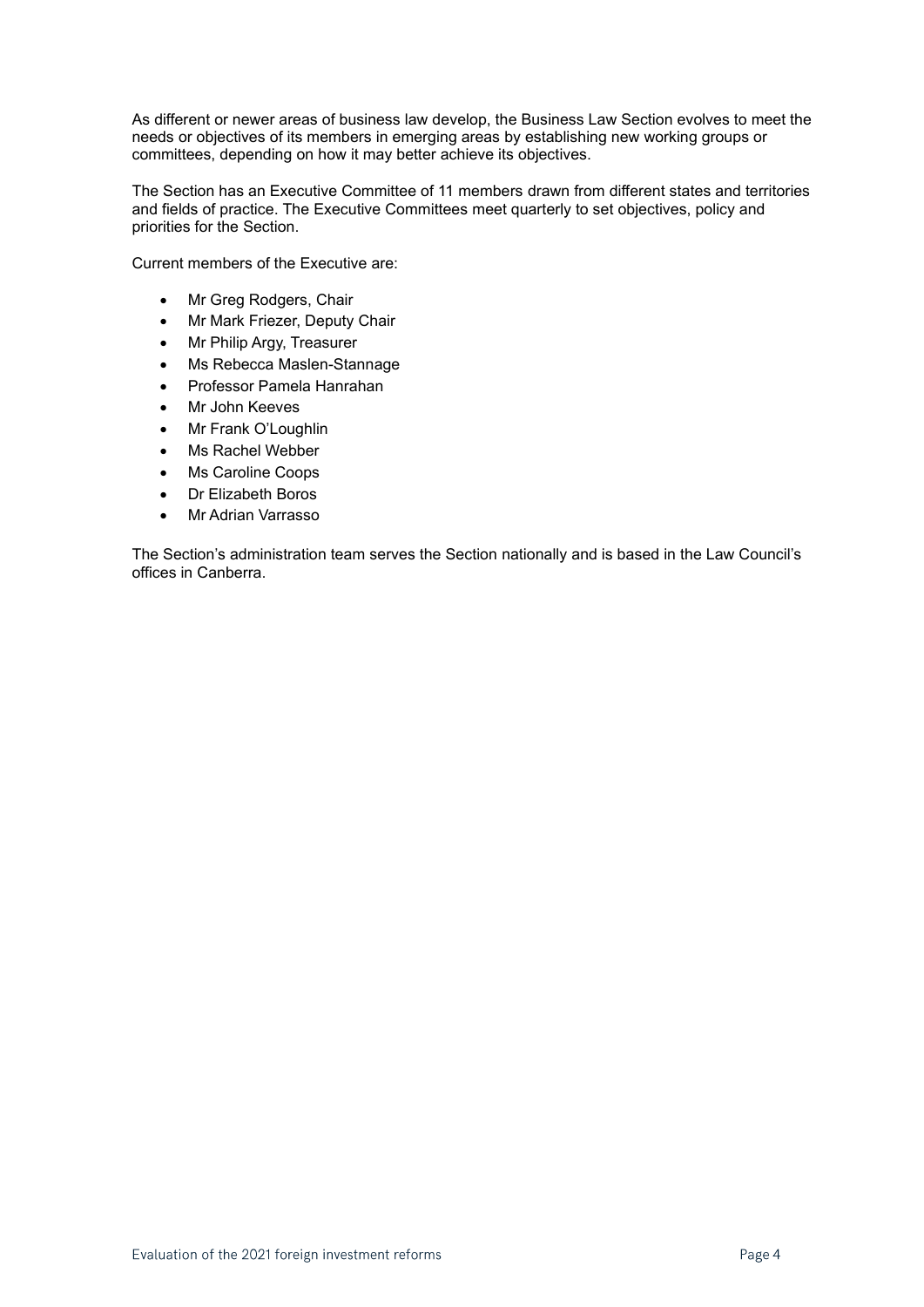# For Further Information

This submission has been prepared by the Foreign Investment Committee of the Business Law Section of the Law Council of Australia (the **Committee**).

The Section would be pleased to discuss any aspect of this submission.

Any queries can be directed to the chair of the Committee Wendy Rae at [wendy.rae@allens.com.au](mailto:wendy.rae@allens.com.au) or 0411 646 774.

With compliments

gay hoxen

**Greg Rodgers Chair, Business Law Section**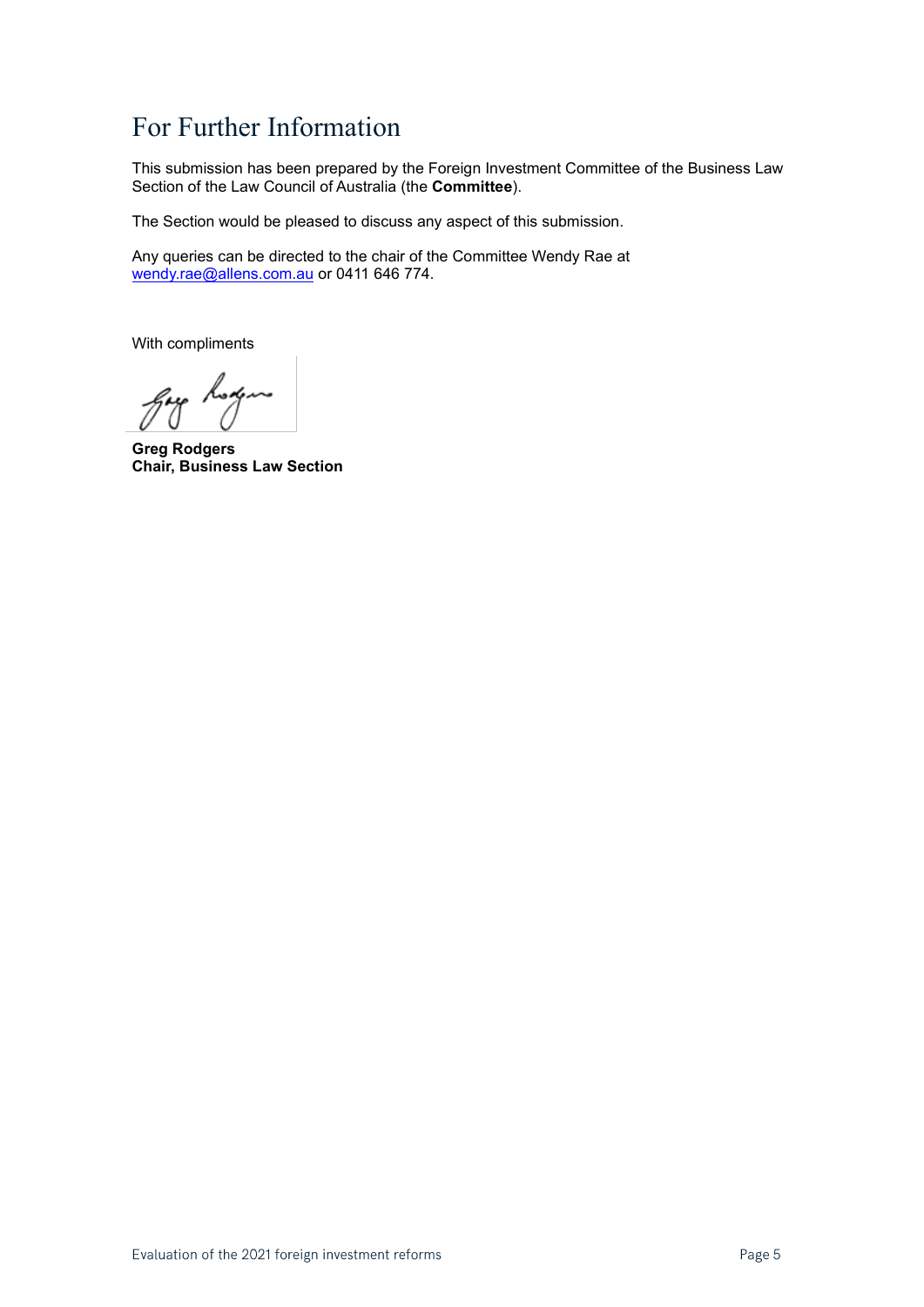## 1. Introduction

The Committee recognises the important role that both the Foreign Investment Review Board (**FIRB**) and the Treasury play in administering foreign investment in Australia. While foreign investment often carries with it scepticism from the community, its benefit to the Australian economy is uncontentious and cannot be overstated. 1 We look forward to working with the Treasury to ensure the overwhelming benefits of foreign investment to the Australian economy are achieved.

Should a foreign person wish to invest in a similar liberal democracy, such as New Zealand or Canada, they will be tasked with positively proving their investment is in the national interest of that country.

Australia, however, imposes a threshold in which foreign investment will be welcomed so long as it is *not contrary* to the national interest, including national security.

This feature is always met with a positive response from clients and indeed - along with Australia's relative stability throughout the pandemic, its solid economic and population growth and its historically well-functioning democracy - makes us an attractive target for foreign investors. However, we cannot take this for granted.

Macroeconomic factors around the world have led to a shift in the way governments approach foreign investment. With the rise of populism and the onset of a global pandemic, countries that were once stalwart advocates of free trade and globalisation slowly began to look inward, and treat foreign investment with some apprehension.

This shift, however, has not come simply at the behest of populists with no appreciation for the nuances of economic policy. Two factors, in particular, have led to this position, namely, an attempt to:

- (a) prevent opportunistic and predatory acquisitions during times of economic duress (notably, COVID); and
- (b) protect domestic interests in which foreign ownership could give rise to a national security concern.

We think the concern over opportunistic and predatory acquisitions is misplaced. An assessment of an acquisition as "opportunistic" or "predatory" is highly subjective – how is the Government better placed than the market to characterise an acquisition as opportunistic and predatory as opposed to an appropriate reward for investors in an environment where there may be heightened investment risk? Why is a so called opportunistic and predatory acquisition only bad when made by a foreign investor as opposed to a domestic investor? Imposing regulatory obstacles to foreign investment risks creating situations where opportunistic and predatory acquisitions are more (not less) likely to occur to the extent that:

- (c) it forces Australian businesses that are seeking equity capital into accepting debt financing because it can be obtained more quickly; and/or
- (d) it cuts off, or delays, access to more foreign-sourced capital.

These are entirely legitimate concerns and should be the subject of ongoing debate. The key to success, however, lies in striking a balance between addressing these concerns and facilitating foreign investment into Australia. Unfortunately, in many respects this has not been done.

In an attempt to achieve these ends, the Government has made changes to the FIRB regime which have material adverse impacts on existing and would-be foreign investors into Australia - the

<sup>1</sup> Productivity Commission, *Foreign Investment in Australia* (Productivity Commission Research Paper, June 2020) 52.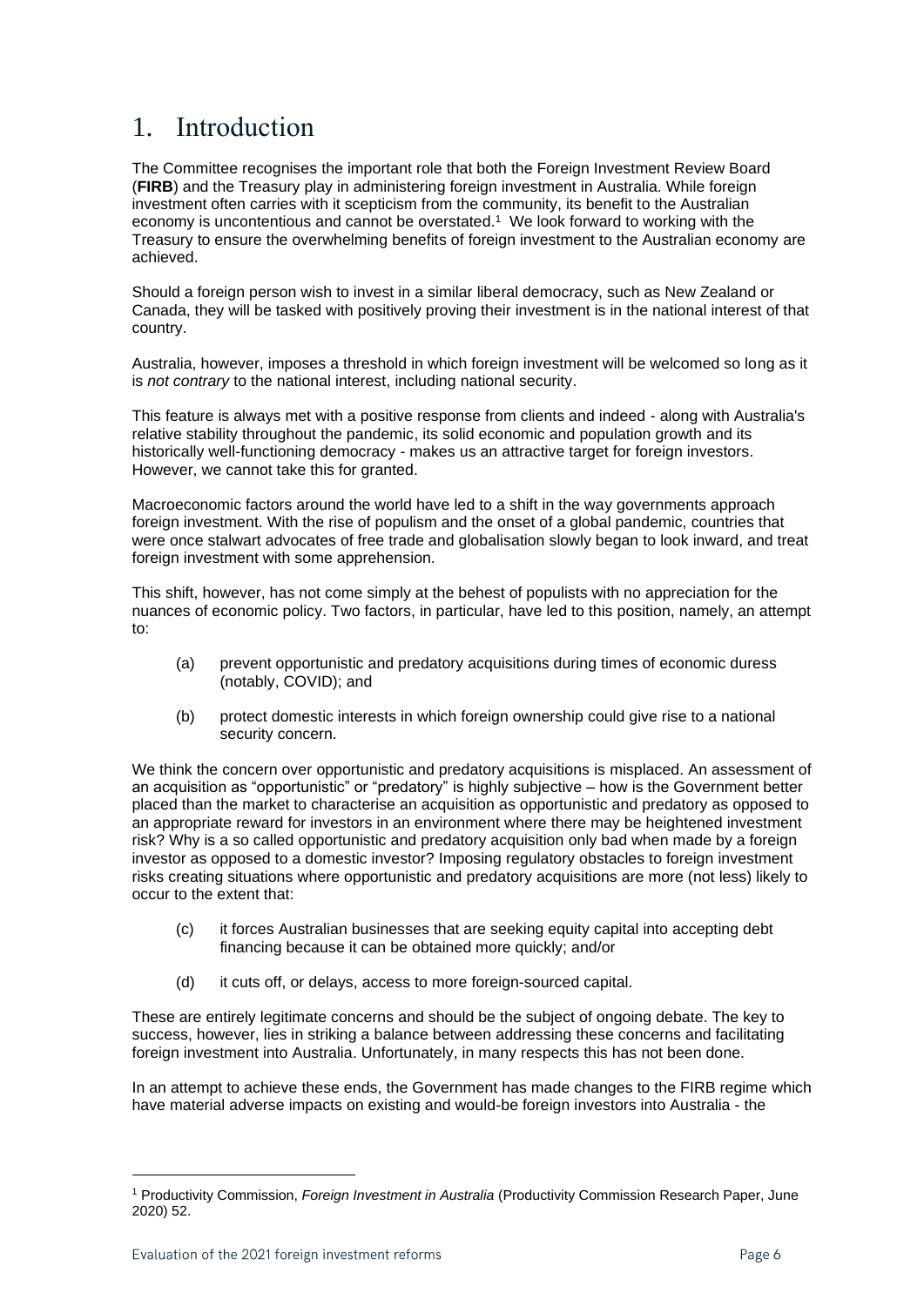overwhelming majority of whom abide by the rules and seek to facilitate a positive relationship with Australian counterparts and contribute to the Australian economy.

In addressing these concerns, we have adopted the structure of the Consultation Paper.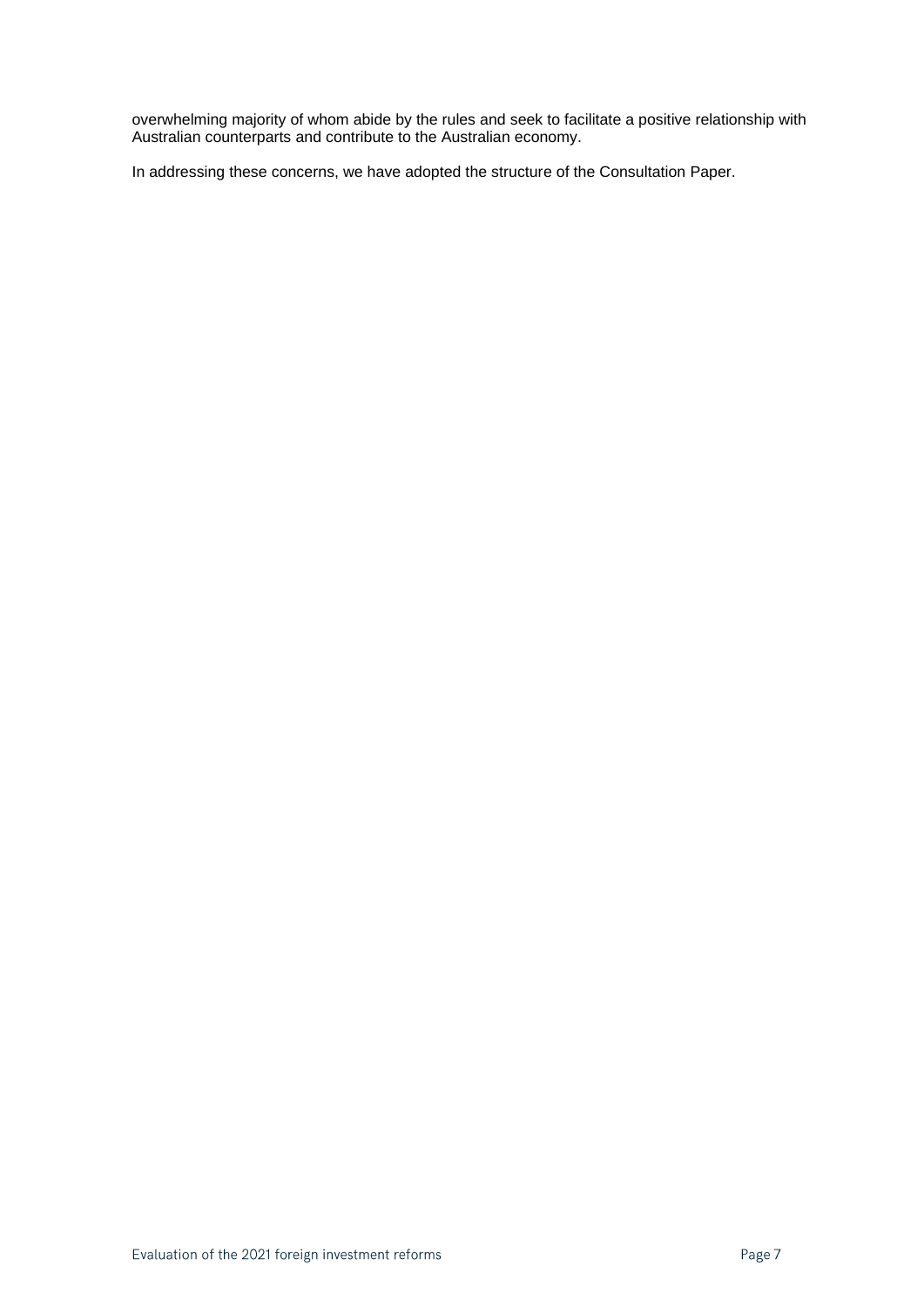# Submissions

### 2. Implementation

### **2.1 Whether the updated FIRB website and Guidance Notes have aided investors' understanding of the new foreign investment framework and investors' obligations under the framework.**

We recognise the enormity of administering significant changes to legislation that has remained largely the same since 1975. In light of this, and notwithstanding some communication issues, the transition itself was generally handled well, and we commend the Treasury and FIRB on how these changes have been handled.

Overall, we find the updated FIRB website and Guidance Notes to be well-considered and well-structured, and they are helpful for investors to understand their obligations in respect of relatively straightforward transactions (which form the large majority of transactions by foreign persons).

### **2.2 Whether the Treasury's stakeholder engagement efforts have aided investors' understanding of the new foreign investment framework and investors' obligations under the framework.**

The proactive approach that the Treasury and FIRB has taken to the roll out of the new foreign investment framework has generally been well received.

Some examples of this have included:

- the 'pre-release' of updated Guidance Notes in late 2020 gave investors some insight as to the impact of the reforms, particularly with respect to sectoral guidance regarding national security actions;
- the Treasury developing an education campaign for foreign investors and their advisers to ensure compliance with the changes from 1 January 2021; and
- on 21 July 2021, Treasury released further updated Guidance Notes. Included in these Guidance Notes were contemporaneous updates to guidance on various aspects of the regime. From these updated Guidance Notes, it is evident that Treasury and FIRB have been taking in and listening to stakeholder feedback.

These proactive steps (and others) aimed at assisting stakeholders are to be commended and we hope that they continue.

### **2.3 Whether the** *Transitional Guidance Note***, and the Treasury's implementation efforts during this period, assisted in navigating the adjustments on 1 January 2021.**

Prior to its official release, we acknowledge that the *Transitional Guidance Note* was provided to applicants who lodged an application with FIRB before 1 January 2021, but in respect of which a decision of the Treasurer had not been made. We also note and appreciate the efforts of relevant case officers making themselves available to assist applicants navigate through the transitional adjustments.

While the *Transitional Guidance Note* did assist applicants in navigating the transitional adjustments, there were issues with its implementation. For example, it should have been clarified with applicants that they did not have an option to have their applications continued to be treated as an application for a 'significant action' where the investment size was below post-1-January-2021 thresholds. We also note that there was lack of certainty in relation to obtaining a refund of application fees if the applicant withdrew such an application.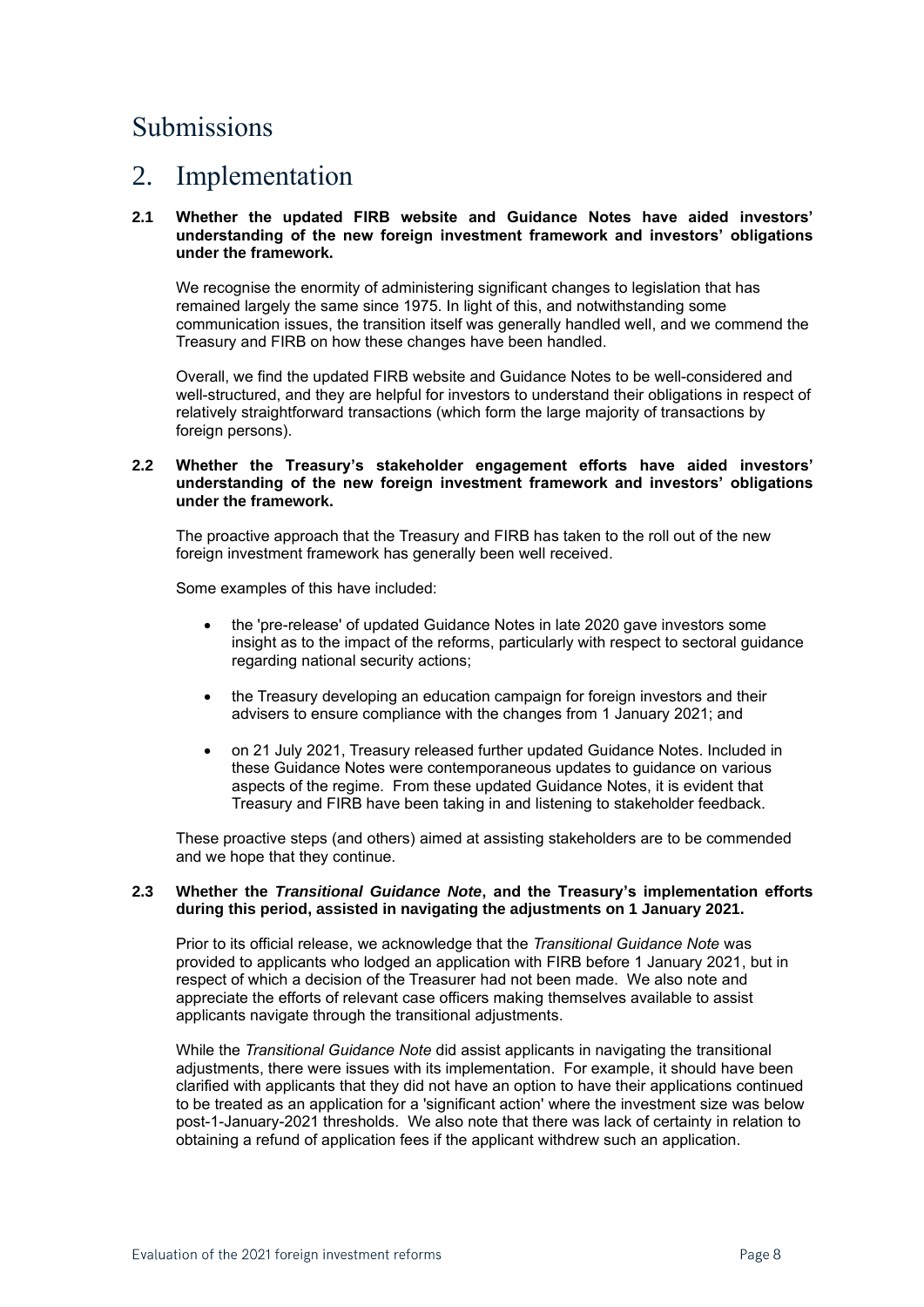# 3. Macroeconomic Analysis

### **3.1 What are investors' key considerations when choosing to invest in Australia, and where foreign investment screening fits among these considerations.**

For direct investments into Australia, the key driver is still the business fundamentals associated with the transaction. The foreign investment screening regime affects the assessment of these fundamentals in several ways.

Most obviously, an assessment of the prospects of receiving any required regulatory approvals, including under the *Foreign Acquisitions and Takeovers Act 1975* (Cth) (**FATA**), the costs of applying and the ongoing costs of compliance (for example if conditions are imposed) can cause some investors to "self-screen" out of a transaction.

More commonly, however, foreign investors express concerns around the fact that the foreign investment screening regime puts foreign investors at a disadvantage, both in terms of a competitive bid situation and also in terms of competing with domestic-owned business going forward.

First, the unpredictability of whether a notice of no objection will be received, and how long it will take to receive it, mean that foreign investors in competitive bid situations offer less transaction certainty compared to domestic buyers.

Prospective foreign acquirers also suffer a competitive disadvantage. Timing uncertainties are exacerbated as a result of the possibility that costly conditions will be imposed, particularly in relation to data handling, even though the risks in relation to data accessed from offshore (such as by call centres) or stored offshore is the same, regardless of whether the business is foreign-owned or domestically-owned. These costs affect both investors' and targets' assessment of the benefits of a transaction.

In offshore transactions with a downstream Australian component, Australia is usually not a key component of the deal from a business perspective. However, FIRB approval is often the last regulatory condition to be satisfied. Accordingly, overseas lawyers routinely classify Australia as a "red flag" or "difficult" jurisdiction, and it is increasingly common to "carve out" the Australian portion of the transaction so as not to hold up the global deal (with FIRB approval being sought to re-acquire the Australian business at a later date, if it is not wound up).

### **3.2 The impact that COVID-19 and the international investment environment has had, or is having, on foreign investment inflows into Australia.**

In general, investment into Australia does not seem to have been adversely affected by COVID-19, although there were temporary timing impacts, particularly during the middle of 2020 as key allocators of capital were: (a) distracted by impacts in their home jurisdictions; and (b) inclined to wait to see the outcome of developments.

Following the stabilisation of COVID-19 responses (with different levels of success), capital allocators were able to pursue investment decisions. Individual level investment decisions were affected by the impact on particular industries or entities rather than an overall unwillingness to invest into Australia. Other somewhat related factors (such as geopolitical relations with China) seem to have had more of an impact on levels of investment than COVID itself.

One industry sector where we have seen an impact on foreign investment inflows is in agricultural sector, particularly farm acquisitions. Foreign investment into the sector is now largely limited to foreign investors with an existing presence in Australia because most investors require physical inspection of acquisition targets by in-house representatives as part of their due diligence processes. Foreign investors have been reluctant to send representatives to Australia for this purpose because of the quarantine requirements in Australia, higher travel costs, unavailability of travel insurance and (in some cases) homecountry quarantine requirements on return. To some extent this impact has been masked by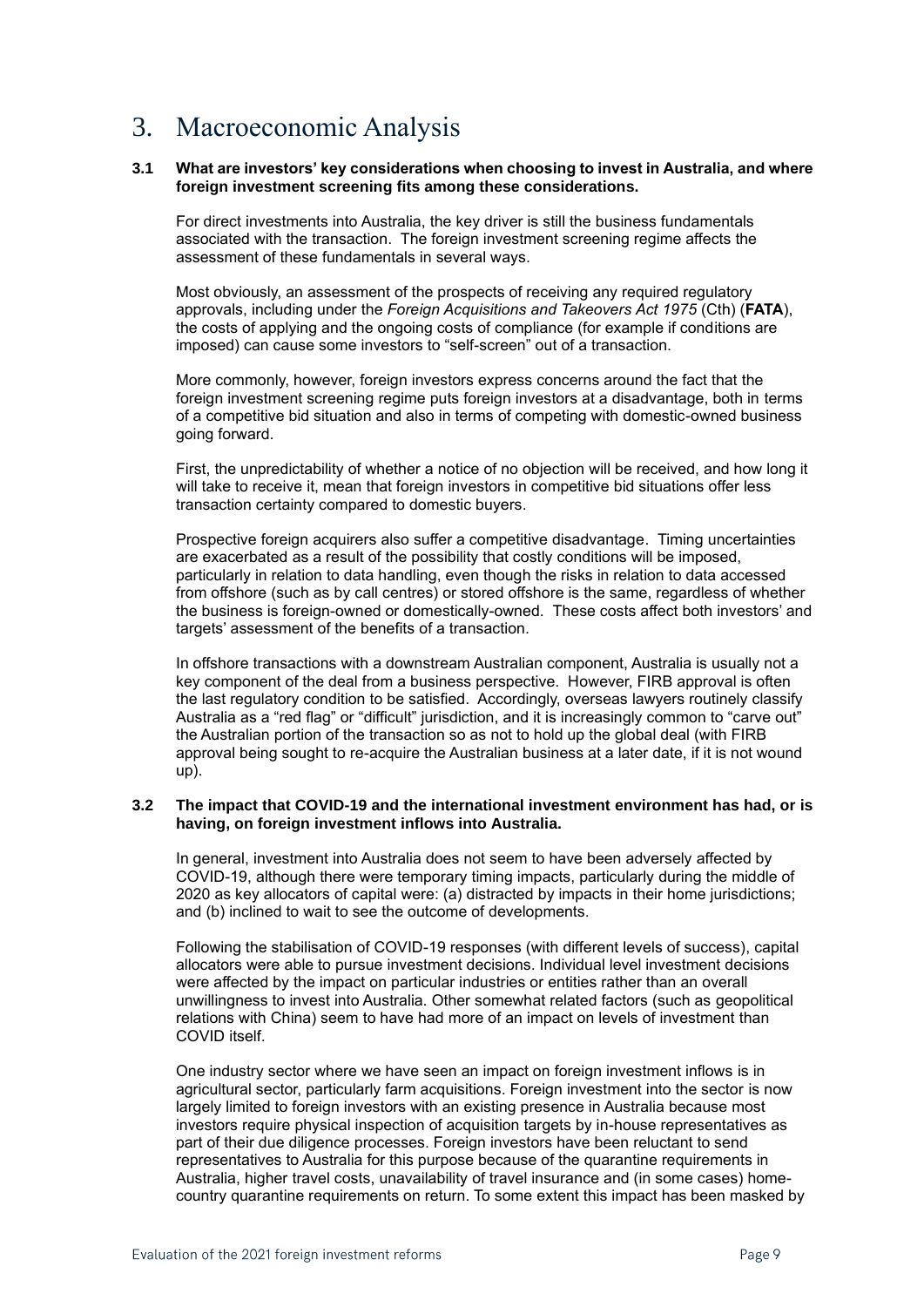an increase in investment activity by domestic investors fuelled by lower capital costs and better access to capital.

Australia's temporary "zero dollar threshold" and other COVID measures adversely impacted the real estate sector, with many 'vanilla' property leases requiring approval at a time when landlords and tenants were under significant pressures on other fronts. It would have been preferable for the COVID measures to have been targeted at higher risk transactions rather than adopting zero dollar thresholds for all investment proposals. The zero dollar thresholds may also have deterred some lower value transactions, but it is difficult to differentiate the impact of relevant measures from other factors. Anecdotally it was rare to hear an investor defer or abandon a transaction they would otherwise have pursued merely because of the temporary regulatory measures.

### **3.3 Whether, or how, the reforms have affected Australia's attractiveness as a destination for foreign investment.**

Other aspects of the reforms that contribute to the perception that Australia is a "difficult" jurisdiction include:

- It is more difficult to assess whether a transaction is caught by the legislation  $$ particularly as a notifiable national security action – without incurring significant costs.
- The fees have increased substantially and are overly complex. In particular, the practice of assessing multiple fees for the same transaction (for example, when an investor acquires assets but the vendor retains land and then leases it to the investor / target), or assessing fees differently depending on technical differences in the structure; assessing those late in the process; and then resetting statutory deadlines is creating significant dissatisfaction among applicants.
- Multiple extensions to the statutory deadlines are almost universal for business applications, and the unpredictability wreaks havoc on business plans. Rather than retaining the fiction of the 30 day time period, it would be preferable for FIRB to set realistic deadlines for business transactions and stick to them, to at least allow transacting parties to plan.

### 4. Reform Analysis - national security

### **4.1 Whether the national security screening requirements, and the concepts of NNSA, RNSA, and national security business and national security land, are well understood.**

The concept of a notifiable national security action is very difficult to apply in practice, and will become more so if and when the *Security of Critical Infrastructure Act 2018* (Cth) is amended.

The key issues are:

- The difficulty of determining when a person is carrying on business in Australia (a necessary component of the definition of national security business). Although further guidance on this has now been provided, it does not appear to reflect FIRB's position in all relevant respects. In a recent transaction, FIRB concluded that a target business was a national security business despite none of the factors listed in Guidance Note 8 being present. In particular, FIRB concluded that where a person has "access to systems and / or data", a person will be considered to be carrying on business in Australia, yet this was ultimately not included in Guidance Note 8.
- Further, some factors that are included in the Guidance Note 8 as indicative of a business being carried on set an unusually low bar – in particular, applying for an ABN or having a website with an .au domain.
- A business can be considered to be a national security business if one part of the target's business (not related to national security) is carried on in Australia, but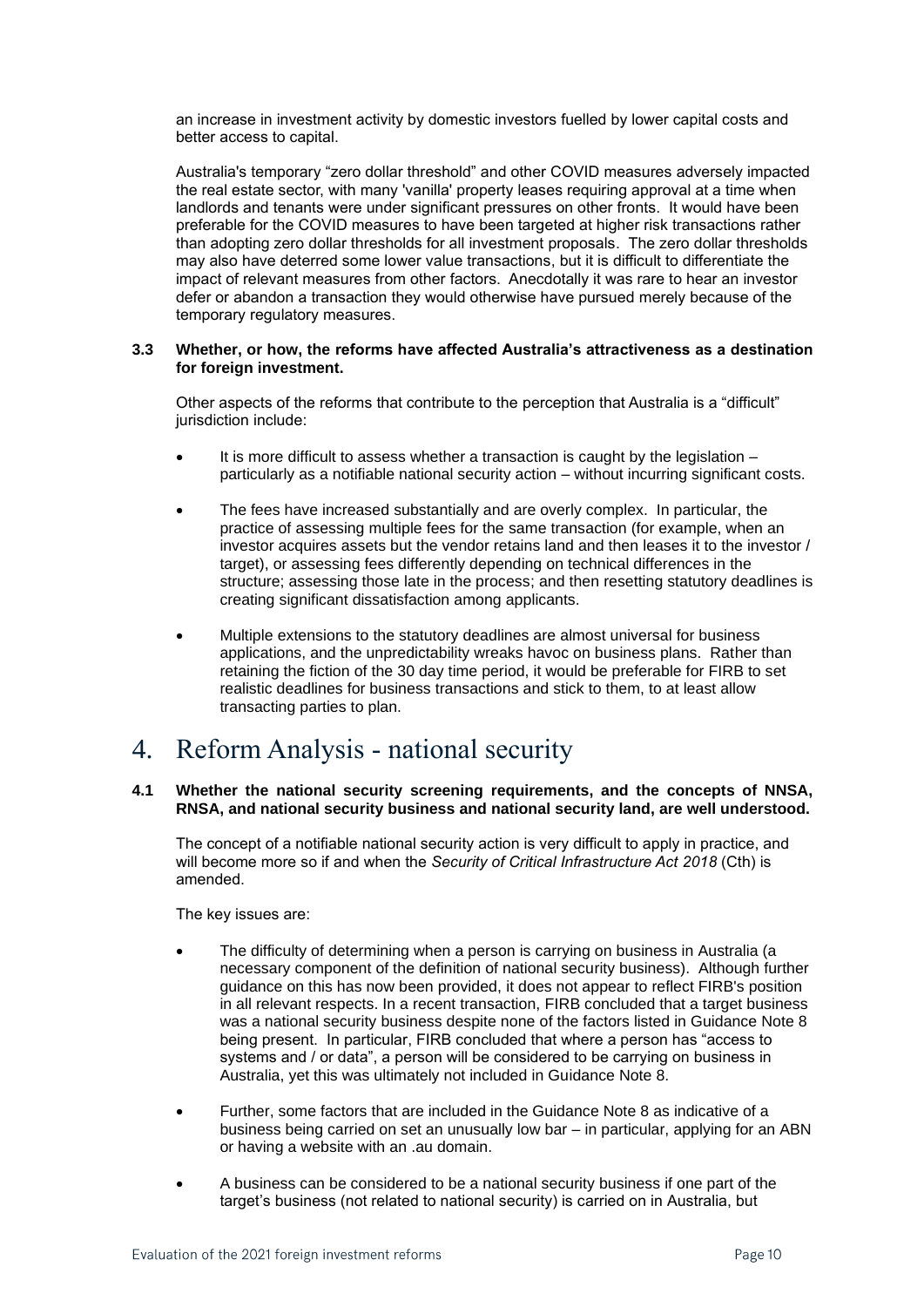another part of the target's business (not conducted in Australia) provides critical goods, services or technology to foreign defence or intelligence agencies. There is also no "de minimis" concept, the consequence being that a single contract which is insignificant in the context of the business as a whole could technically result in the business being a national security business.

- A business is only a national security business if the applicant knows that it is, or could know this on the basis of making reasonable enquiries of publicly available information. In our dealings with FIRB, it appears that the bar for determining what are "reasonable enquiries" is very high and that FIRB takes an expansive view as to what is "publicly available" information, with investors expected to follow complicated chains of logic that are not obvious to those who do not work in government. This, together with the other issues raises above, means that the risk of inadvertent breaches of the legislation is high. At a minimum, it would be helpful for FIRB to provide non-exhaustive examples of websites that should be searched to obtain relevant information with links to that information embedded within the guidance.
- FIRB has taken the view that the acquisition of securities of an Australian land entity, where national security land forms a fraction of the entity's Australian land portfolio, will be deemed to be a notifiable national security action. The legislation basis for this conclusion is unclear. We note that for other types of land (like residential land and vacant commercial land), it is necessary for the land to comprise 10% or more of the portfolio before the securities in the land entity will be treated as residential land or vacant commercial land.

### **4.2 Whether the framework for defining these concepts (i.e. across the legislation, regulations and official guidance notes) is appropriate and sufficient.**

The framework for defining these concepts across the legislation, regulations and official guidance notes is generally appropriate but we consider that the guidance should be further clarified and made more comprehensive, including:

- where possible, including more information in the Guidance Notes rather than referencing other legislation and definitions so that investors can refer to a more comprehensive source of information rather than needing to cross-refer to multiple sources – we do acknowledge that FIRB has sought to do more of this in the recent updates to the Guidance Notes but further work is required to provide clarity for foreign persons and their advisers as noted below;
- providing more comprehensive guidance in relation to widely defined or undefined concepts in the legislation and regulations. For example, in our experience investors and practitioners struggle with making an assessment of what constitutes "critical technology" or "critical services" as it involves making a judgement about what is "vital to advancing or enhancing Australia's national security" or "where ongoing access is essential to the capability advantage" of defence or intelligence agencies. We appreciate that these are difficult issues and it is important to balance national security concerns but we think that further examples and guidance could sensibly be provided (e.g. whether easily substitutable goods, technology or services would be considered critical).

### **4.3 What factors investors consider when deciding whether to voluntarily notify, including the effectiveness of the guidance on voluntary notification of RNSA in the National Security Guidance Note.**

In our experience, some relevant factors are:

- (a) investors try to assess the likelihood of the Treasurer exercising the call-in power if no voluntary notification is made – *noting there is no publicly available data on this currently*;
- (b) where a contemplated acquisition is specifically covered in GN8 and voluntary notification is recommended, investors are more inclined to notify to mitigate against the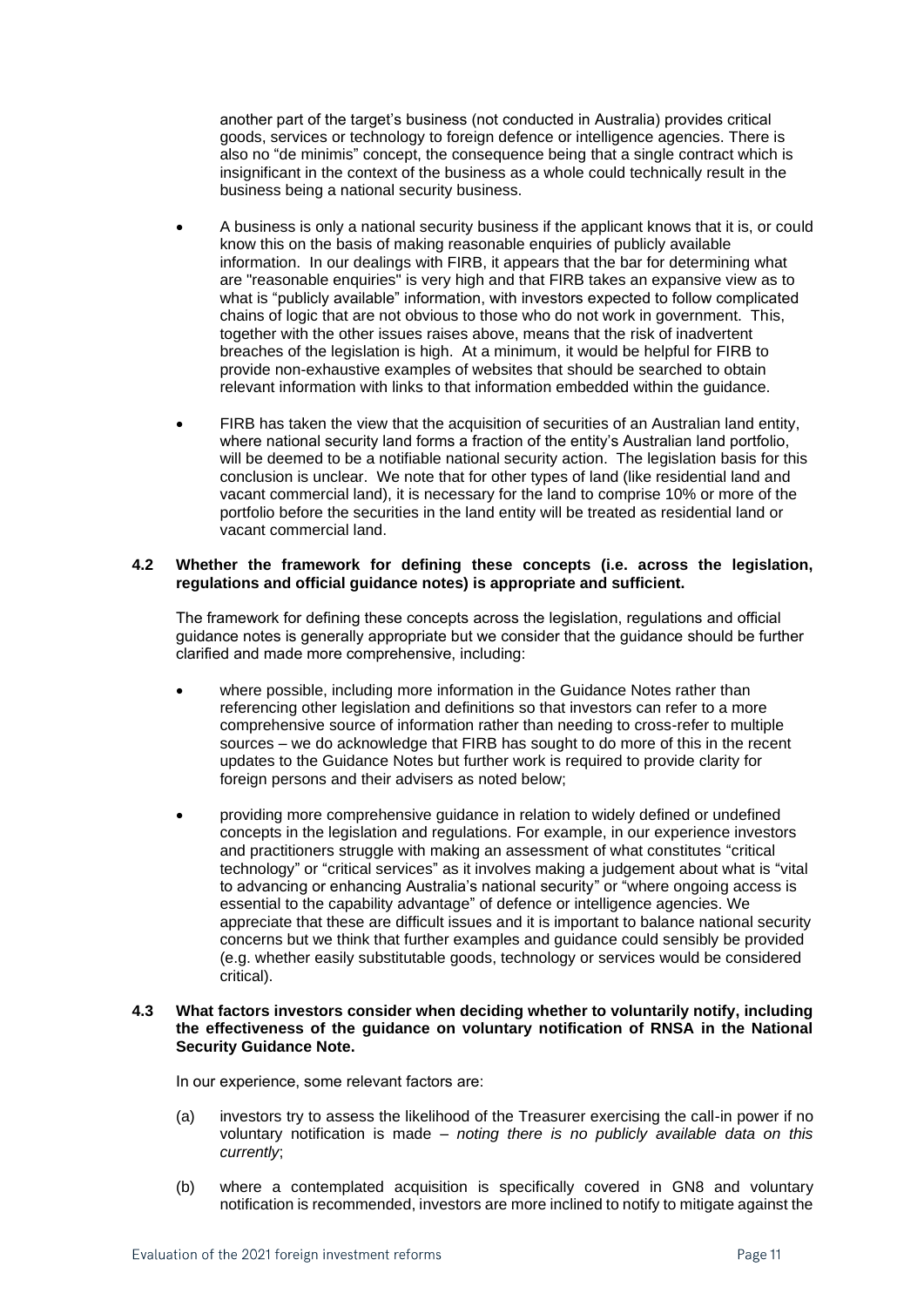risk that the Treasurer may exercise the call-in power post-closing of the transaction – though we note that there are a wide range of actions currently suggested in GN8 for voluntary notification and investors are weighing up the factors below in deciding whether to notify;

- (c) in a competitive bid process, investors may not voluntarily notify as they do not want their bids to be unattractive to the vendors (as vendors tend to prefer bids with fewer conditions in order to de-risk completion) and to be competitive with domestic investors;
- (d) investors may not voluntarily notify where there is a strategic advantage or a need to undertake the transaction quickly and there is uncertainty as to how long the FIRB process will take;
- (e) if there are significant fees involved, investors may be less inclined to notify;
- (f) where there is some uncertainty as to whether an action is mandatorily notifiable (e.g. where they are not certain whether it is "critical technology or services") , they may make a voluntary notification; and
- (g) there is a higher risk of conditions being imposed if a voluntary notification is made because conditions can only be imposed otherwise if the action is actually "called-in" – therefore, there is a trade-off between:
	- (i) making a voluntary notification and having a higher risk of conditions being imposed but at least the certainty of knowing what those conditions will be before taking the action; and
	- (ii) not making a voluntary notification and having a lower risk of conditions being imposed because the action may not be called in but lack of certainty about what those conditions may be if the action is called in.

### 5. Reform analysis - compliance

### **5.1 Whether the new powers and increased enforcement penalties have resulted in a change in investors' attitudes and behaviours towards compliance.**

In our experience, investors continue to do their utmost to comply with the framework, with any non-compliance generally being due to inadvertence or error.

However, the increase in penalties has attracted some anxiety and the penalties may, in fact, be at risk of driving individuals to not report non-compliance issues when identified.

It is to be hoped that FIRB would not take adverse action in respect of non-compliance unless there is an aggravating factor. Examples of aggravating factors would be: (a) knowingly not complying with the regulatory framework or clearance conditions; (b) repeat non-compliance; (c) failure to report non-compliance when identified or delay in doing so. Imposing penalties and infringement notices in respect of unintended or non-material noncompliance with a complicated framework, which even advisers regularly involved in interpreting the framework struggle to fully assess, would be particularly counter-productive and could have a chilling impact on foreign investment.

### **5.2 Whether the new compliance obligations of investors are clear and adequately explained in the available guidance material.**

The publication of the guidance material is appreciated and helpful, although there is further opportunity for the guidance to be made more comprehensive.

The importance of compliance is emphasised adequately.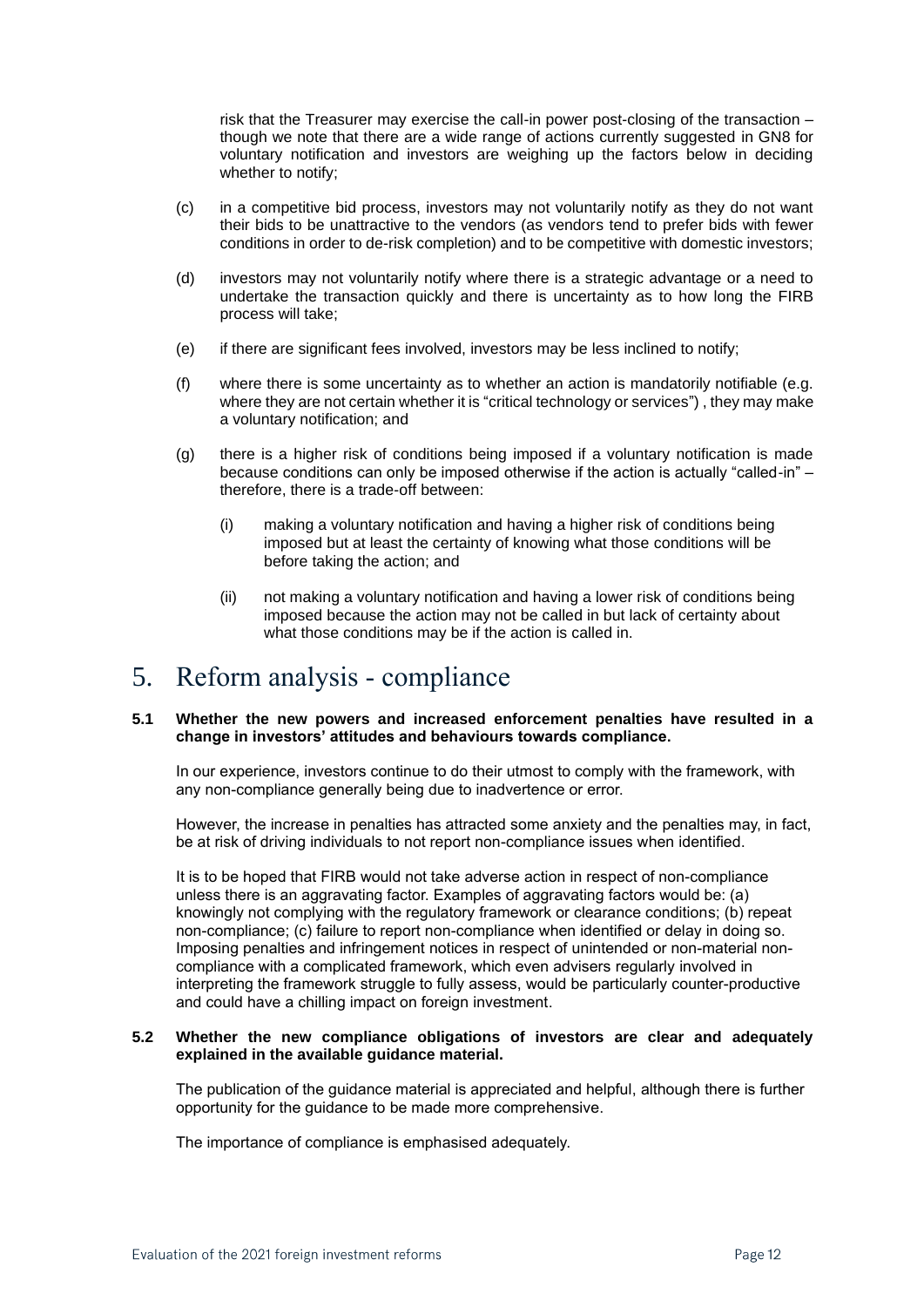# 6. Reform analysis - streamlining

### **6.1 Whether the streamlining measures have reduced the regulatory burden on investment funds making investments into Australia.**

We do not consider that the streamlining measures have significantly reduced the regulatory burden on investment funds making investments into Australia. First, because of the predominance of US pension fund money in private equity funds, very few funds have been able to avail themselves of the exemption set out in section 17(2) of the Foreign Acquisitions and Takeovers Regulation 2015 (Cth) (**FATR**).

Second, the regulations fail to take into account the structuring of investment funds, where most funds are comprised of separate vehicles. The true measure of the "interest" of an investor in an investment fund is their committed capital to the fund – the way that investors are grouped into different fund vehicles is completely irrelevant, because the vehicles operate as a single unit. FATA and FATR however require these vehicles to be assessed separately, vastly overstating the "interest" that a foreign person or a foreign government investor has in the fund.

For example, suppose a private equity fund (**Fund 1**) is comprised of 2 vehicles, which represent 80% (**Fund 1-A**) and 20% (**Fund 1-B**) of the committed capital of Fund 1, respectively. Fund 1-A is 80% Australian superannuation funds and 20% US public pension funds, while Fund 1-B is 100% Australian high net worth individuals. US public pension funds therefore represent only 16% of the committed capital of Fund 1, have 16% of the voting rights and receive 16% of the distributions, but because they hold 20% of the interests in Fund 1-A, Fund 1-A will be deemed to be a foreign government investor; and therefore any Bidco owned 100% by Fund 1 will also be deemed to be a foreign government investor (because Fund 1-A will hold 80% of it).

Further, private equity funds will often invest through alternative structures for given transactions. In a simple example, it is very common for Australian private equity funds to be structured as a "venture capital limited partnership" (**VCLP**) stapled to two unit trusts, with:

- all investors holding LP interests in the VCLP, and
- all investors holding units in one or the other of the unit trusts, so that taking the two trusts together, the units in the unit trusts are held in the same proportion as the limited partnership interests in the VCLP.

The manager may draw money from investors into the VCLP for purposes of making VCLPeligible investments, and may draw money from investors into the unit trusts (which invest in lockstep) for purposes of making VCLP-ineligible investments. There are numerous examples of private equity funds that are not deemed to be foreign persons or foreign government investors when investing through their VCLPs, but because of the way investors are grouped into the two trusts, are deemed to be foreign persons or foreign government investors when they invest through their unit trusts (because a foreign person or foreign government investor holds 20% or more of one of the trusts). Yet the investors' voting power in the fund and economic exposure to the underlying asset is exactly the same whether the fund invests through the VCLP or the unit trusts.

Association rules applying between private equity fund vehicles further exacerbate the above rules, as private equity fund vehicles invest in lockstep, so even where a vehicle that is deemed to be a foreign government investor comprises only a small part of the fund, it can "taint" the entire shareholding of the fund in a given Bidco or target.

Until this structural issue with the legislation is addressed, no reforms will meaningfully address the burden on investment funds.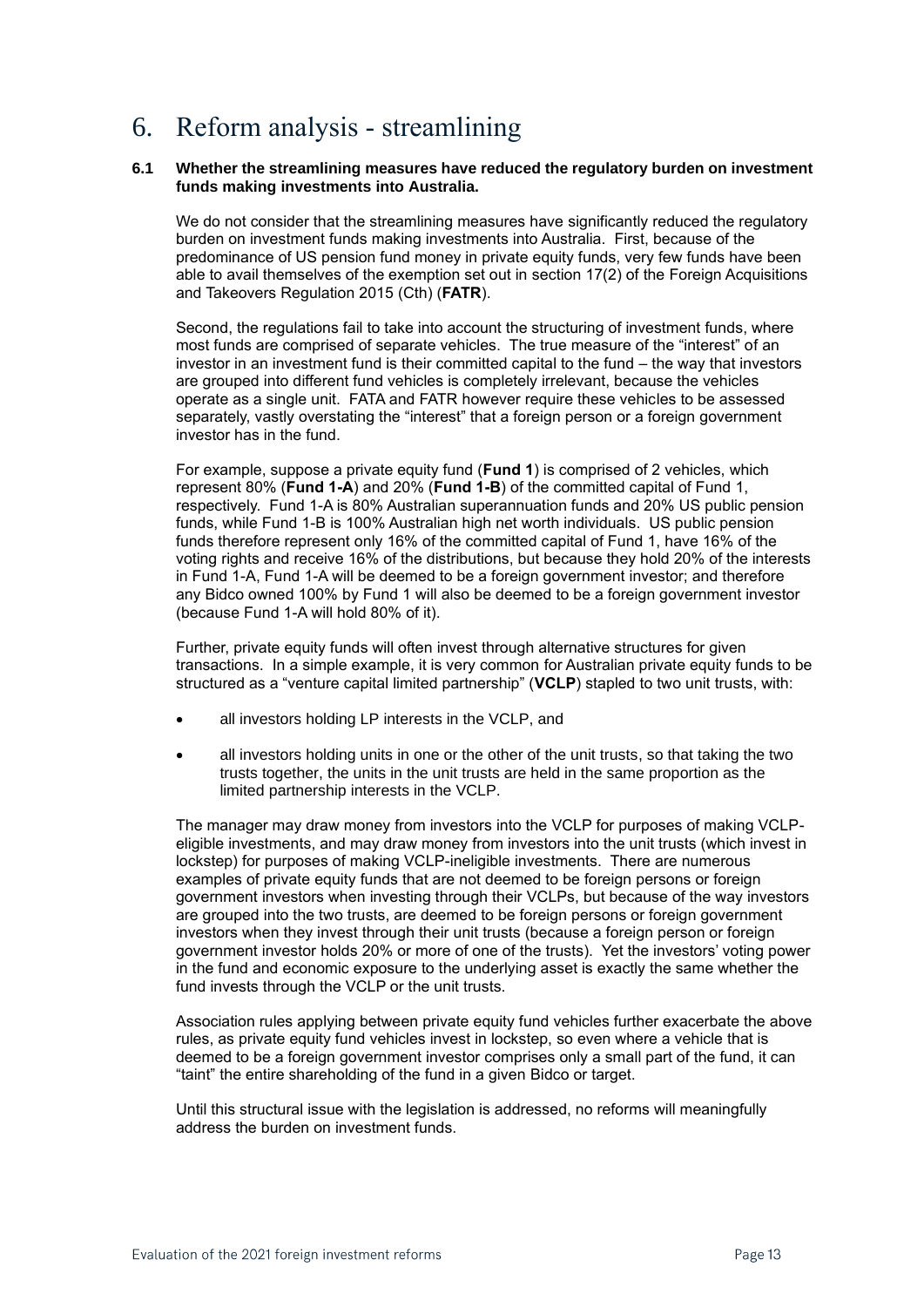### **6.2 The expected utility and impact of the new passive foreign government investor Exemption Certificate.**

There are a number of investment funds that are in the process of applying for passive foreign government investor exemption certificates. It is too early to assess whether these will be useful in practice. However, key factors to their utility will be as follows:

- To be useful, it is crucial that these exemption certificates are assessed and granted on the basis of the committed capital to the given fund, not the technical structure. All investment funds are structured to ensure that investors are only taxed in their home jurisdiction. To achieve this aim, it is common for investment funds to have the power to create "alternative investment vehicles" (**AIVs**) that are specific to a given investment. That is, although the fund may be set up in a particular way, it is possible to create entirely new vehicles and draw money from investors into those new vehicles, instead of into the main fund vehicles, for a particular investment, to ensure the above principle is upheld. The investors are still contributing to the investment in the same proportions as they would if the main fund vehicles were the investors; but they are doing so through different vehicles than the original fund vehicles and they may be grouped together in different ways.
- It is common for co-investors, managed by the fund manager, to come in alongside the fund. These co-investors are frequently investors in the fund, or otherwise a client of the fund manager, and generally are passive in nature. If the passive foreign government investor exemption certificates do not accommodate the possibility of these passive co-investors, then they will be of limited value, as the co-investors may cause the relevant fund manager to have to get FIRB approval anyway.

### **6.3 Other opportunities for streamlining the screening process to reduce regulatory burden while enabling appropriate scrutiny of risk.**

The Treasury may wish to consider, at least in respect of investments by non-FGIs or a nonnational security business, exempting the following transactions from the application of the FATA, or only requiring the investor to notify the transaction to FIRB (in a literal sense - as opposed to seeking approval):

- an internal reorganisation;
- an acquisition of an additional interest in securities in an entity or in an Australian business by a foreign person who already controls the entity or business; and
- increasing the percentage ownership of an interest in securities in an entity or in an Australian business without acquiring additional securities (or interests in securities) in an entity.

### 7. Reform analysis - fees

### <span id="page-13-0"></span>**7.1 Whether the new fees framework affects investor decisions on investing into Australia.**

We consider that the fees (which are recognised as a tax<sup>2</sup> rather than a cost recovery) are too high, particularly for agricultural and residential land, and should be set at a level that reflects a cost recovery.

In relation to investments into Australian assets that provide full economic value (e.g. freehold land, entities or businesses) we are not aware that the FIRB application fees have had any material impact on the willingness of foreign investors to invest into Australia. However, we note that this is in the context of a turbulent global investment landscape where the perceived security of Australian assets appears to have provided an adequate counter balancing effect to the disincentive created by high fees. We are concerned that where

<sup>2</sup> *Foreign Acquisitions and Takeovers Act Fees Imposition Act 2015* (Cth), s 5.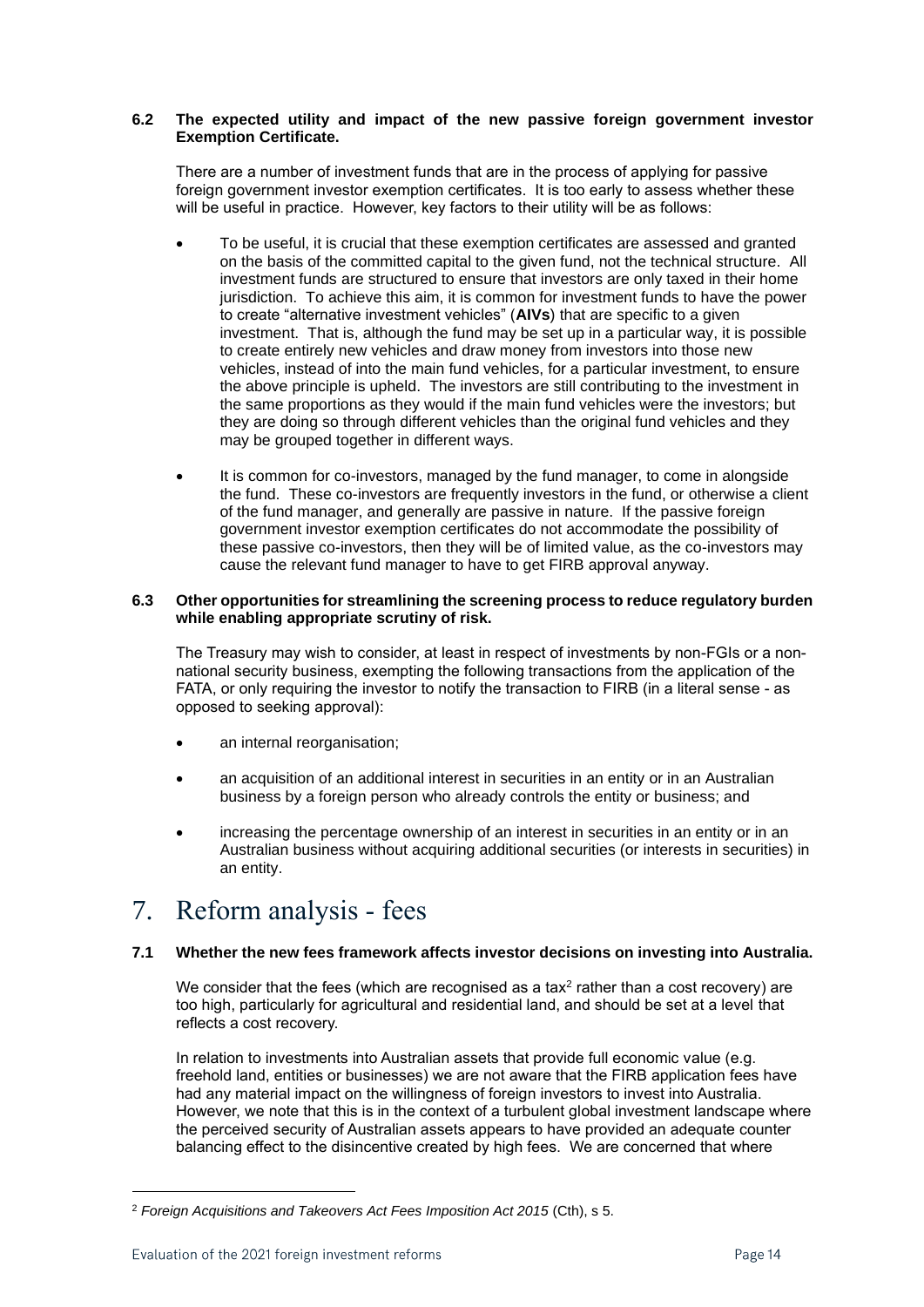foreign investment into Australia becomes more marginal, the FIRB application fees will have a greater adverse impact.

Where transactions do not involve full economic value (e.g. lending and leases) or new investment (e.g. restructures), the fees framework certainly does impact on investor decisions, as explained in further detail below.

### **Secured lending in residential sector**

A foreign financier (who does not qualify for the moneylending exemption) that lends money to an Australian residential property developer, and takes a mortgage over the residential land as security for the loan, is acquiring an interest in residential land and requires FIRB approval for the acquisition of that mortgage interest. The fees are based on the consideration for the acquisition of the mortgage interest in land and FIRB takes the view that the consideration is the full value of the loan. Where the interest payable on the loan is (for example) 5% p/a, a FIRB application fee of approximately 1.6% of the loan value is generally prohibitive and amounts to a re-introduction, at a federal level, of mortgage duty. While we consider that this specific situation arises from an incorrect interpretation of 'consideration' in this context, it is an example of a situation where the FIRB application fee materially impacts on foreign lending into Australia.

Lending syndicates operating through special purpose lending vehicles are an important potential source of alternative financing for residential development projects. Some special purpose lending vehicles do not qualify for the moneylending exemption. Taxing such lending in the residential sector through the fees framework limits access to capital and undermines the Australian Government's objective of expanding house stocks.

### **Agricultural lending**

Another example is in the case of leases and licences to occupy agricultural land. For example, where a foreign investor takes a transfer of a long-term lease of agricultural land (e.g. with 90 years of a 99-year term remaining) from an unrelated third party and pays a \$1 premium and assumes the obligation to pay \$1 million per year in rent. The fee under section 10 of the Fee Regulations is calculated by reference to the value of the consideration for the acquisition. Consideration is defined in section 14 of the FATR inclusively, so will include the common law definition of consideration (i.e. will include the value of any assumed liabilities). Guidance Note 2 states that:

Consideration for a leasehold interest in Australian land will generally be the total of any:

- up-front initial payments (other than taxes and regulatory charges) for the grant of the leasehold interest;
- periodic payments for the benefit and enjoyment of the Australian land (for example, annual lease payments including amounts as increased in accordance with a formula over the term of the lease);
- amounts likely to be paid for an extension or renewal of the lease (if prescribed under the lease agreement); and
- the value of any interest in a wind or solar power station on the land.<sup>3</sup>

Section 14(4A) of the FATR states that, for leases in excess of 20 years, consideration will be pro-rated down to 20 years. Applying the position set out in Guidance Note 2 and specifically the example on page 37 of Guidance Note 2, FIRB assesses the fee for the acquisition based on consideration of \$20,000,000.22. The fee would be \$127,000. However, this is based on an incorrect understanding of the concept of consideration in the context of leasehold interests. While consideration includes assumed liabilities, the assumption of an obligation to pay rent upon the acquisition of a leasehold interest is not

<sup>&</sup>lt;sup>3</sup> While not relevant to this example, there is no reference to wind or solar power stations in the definition of consideration in the FATR, and this should be deleted from Guidance Note 2. This is a reference that should be included in the concept of value – not consideration.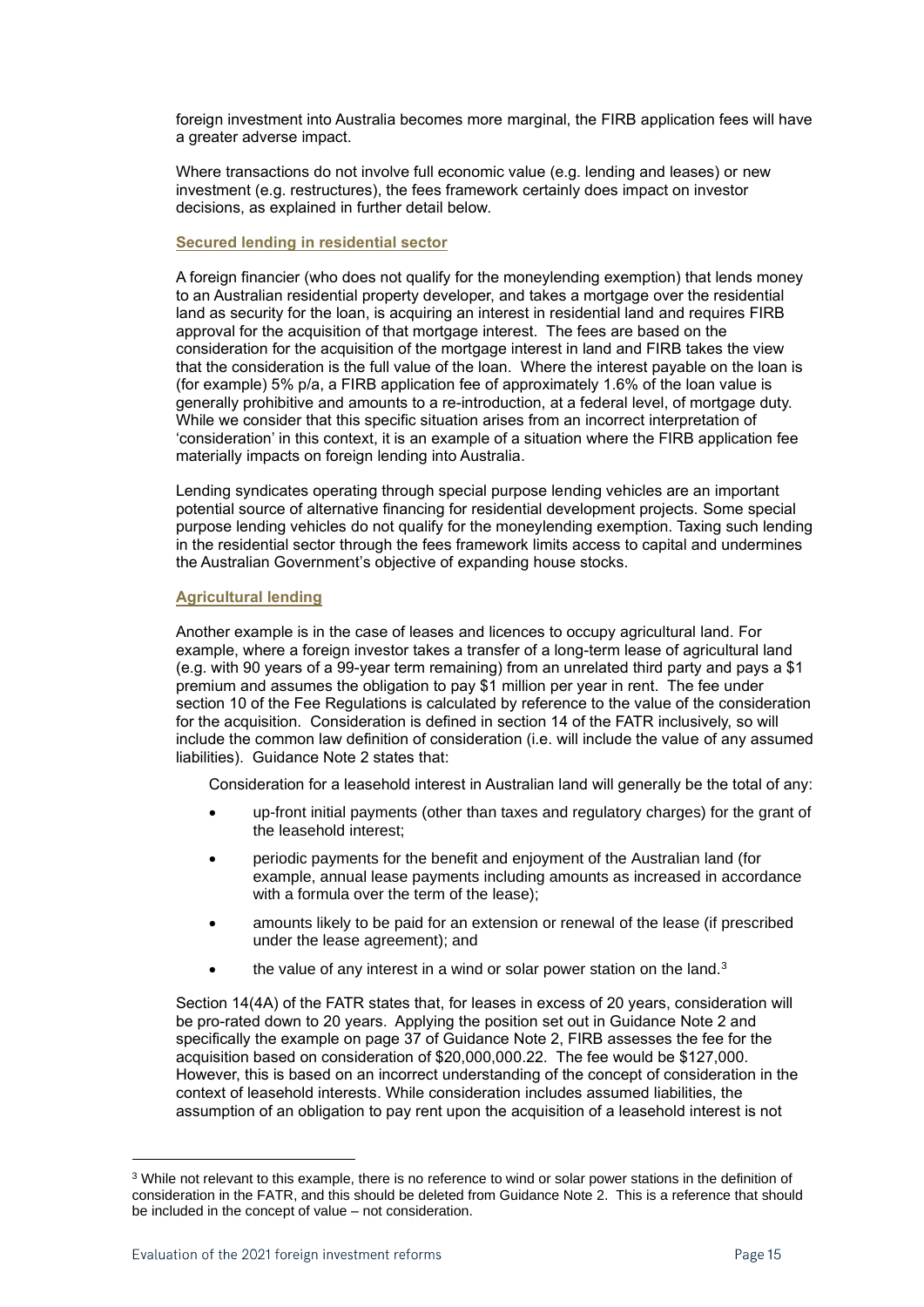consideration for the acquisition of that leasehold interest in land. This was considered in *Swayne v IRC* [1899] 1 QB 335 where the court concluded that:

*Where a lease for years subject to the payment of an annual rent is conveyed or assigned, the very property conveyed is in its nature a qualified property, and the liability to pay rent arises out of the nature of the estate conveyed. The liability to pay is not in the nature of a charge or encumbrance on the property; it does not even arise out of any independent stipulation that the money shall be paid; it is inherent in the nature of the property, and can never be extinguished so long as the character of the property remains.*

Applying this principle, the consideration for the acquisition of the leasehold interest in the above example is, in this case, \$0.22, and the fee should be calculated under section 53 of the Foreign Acquisitions and Takeovers Fees Imposition Regulations 2020 (Cth) (**Fees Regulation**) to be \$2,000.

Also, this misconception of 'consideration' for leasehold interests in land materially impacts on the calculation of the monetary screening threshold. Take for example the set of circumstances set out above. If the investor did not hold any other interest in agricultural land, FIRB approval would only be required if the consideration for the leasehold interest was in excess of \$15 million. As shown above, the consideration is \$0.22. Assuming a transaction between arm's length parties, the monetary screening threshold would not be exceeded. 4

### **Restructures**

A higher fee is charged on internal reorganisations involving consideration that is not more than the applicable fee constant than on equivalent transactions that are not internal reorganisations. This is because internal reorganisations attract a fixed fee of \$12,700 (or \$3,175 in the case of a reviewable national security action) whereas, in other transactions, consideration that is not more than the fee constant will attract a fee of \$6,350 (or \$1,587.50) or, if consideration is less than \$75,000, a fee of \$2,000 (or \$500). We do not see a justification for the charging of higher fees for internal reorganisations.

Further, there are categories of restructures that fall outside of the definition of internal reorganisations that then attract a higher fee. For example, this is the case where a new ultimate holding entity is inter-posed between an existing ultimate holding entity and investors. This will not be an internal reorganisation even though the investors in the new ultimate holding entity are exactly the same as the investors in the existing ultimate holding entity and, therefore, ultimate ownership has not changed. This can even occur where the new and existing ultimate holding entities have a single investor because that investor holds the investment in a fiduciary capacity (FATA s 21(2)(a)).

### **7.2 Whether the new fees framework affects when and how investors apply for foreign investment approval.**

### **Timing of FIRB notifications**

The high FIRB application fees have impacted on how investors interact with the foreign investment regime in Australia. Before fees were introduced, it was common that advisors would encourage investors to lodge an application early so that any delays in obtaining FIRB approval would not adversely impact on the completion of the transaction. The fact that the fees are non-refundable and so high (approximately 0.6% of transaction value for agricultural land and approximately 1.2% for residential land – up to a cap of \$500,000) means that there is now real reluctance by investors to lodge applications before they have signed agreements in place. This, combined with the sometimes lengthy delays in the processing of

<sup>4</sup> The consideration for the acquisition of a leasehold interest in land that is not agricultural land is not relevant to the monetary screening threshold because section 52(3)(b) of the FATA bases the threshold in this case on the value of the interest in land, not the consideration paid for its acquisition. However, consideration is relevant to the calculation of the fee (if FIRB approval is required) and we reiterate our comments above about the proper interpretation of 'consideration' in relation to the acquisition of an interest in a leasehold premises.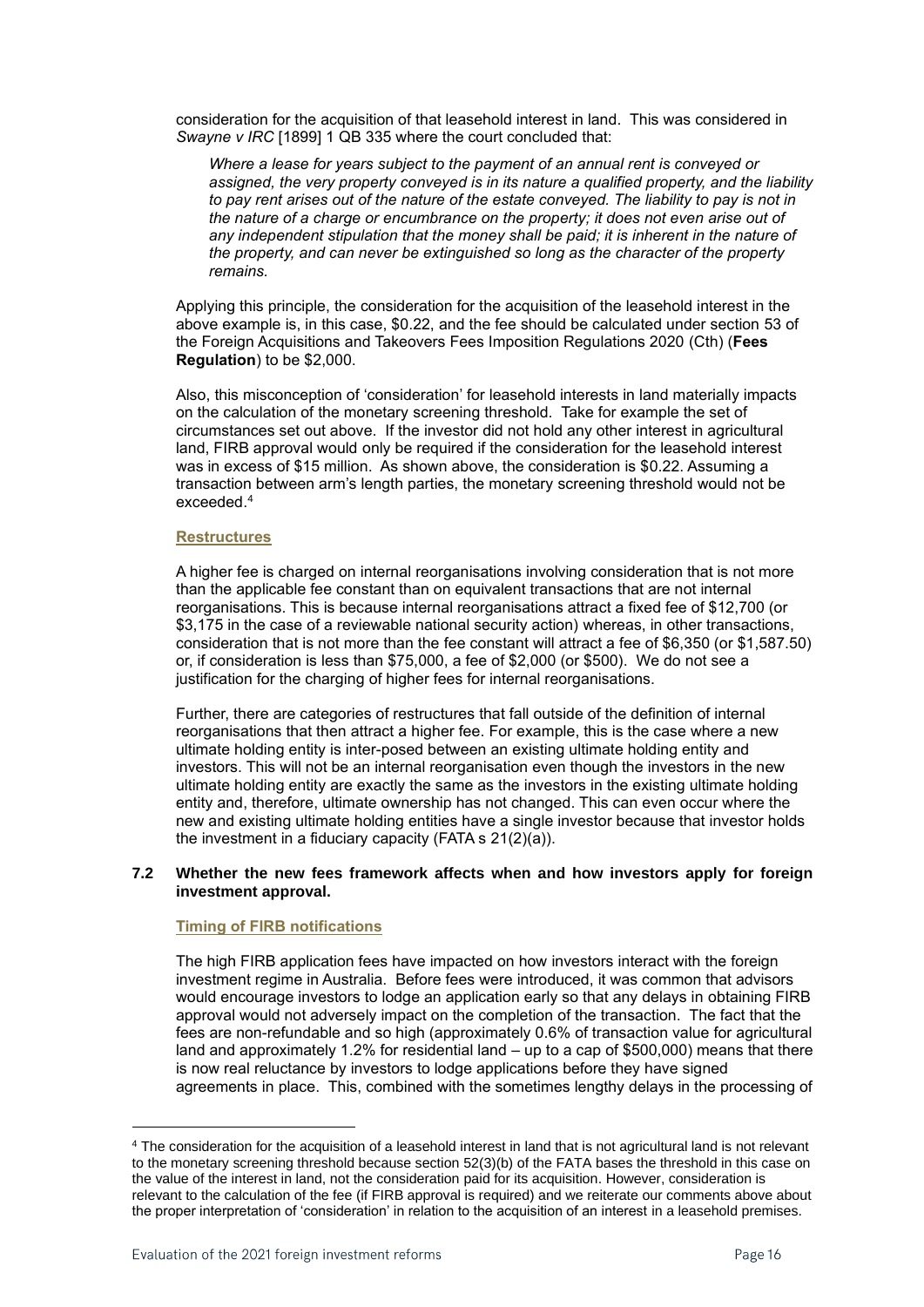applications, means that Australia is often one of the last jurisdictions for which regulatory approvals are obtained in a global deal. This has on a number of occasions led parties to consider excluding Australian assets from deals to manage that timing risk.

Following the reforms effective 1 January 2021 in relation to the fee regime, the following has been observed.

- (a) Because fees are now often quite substantial, foreign bidders in competitive processes are reluctant to seek FIRB approval prior to making their bids or until there is some certainty that they have been selected. This can place foreign bidders at a disadvantage which in turn is disadvantageous to having a robust competitive process and potentially means vendors do not achieve the most competitive price. It can also result in significant delay to completion for vendors.
- (b) Experience so far with the fees framework is that the Fee Regulations and calculations are complicated, and the relevant guidance note not always completely helpful. A recent example involved a multi-billion acquisition by a foreign entity of another foreign entity, which had multiple wholly-owned Australian subsidiaries. In using section 14(5) of the FATR, which apportions the consideration value based on the earnings before interest and tax (EBIT) of an Australian business / entity and the EBIT of the global consolidated group, the calculations of the FIRB fee payable resulted in three possible outcomes, as follows.
	- outcome 1: a fee of \$503,000 based on the assumption that section 14(5) required only the positive EBIT figures of the Australian entities to be used in calculating the FIRB fee payable, and to ignore the remaining Australian entities with negative EBIT figures;
	- outcome 2: a FIRB fee of \$203,200 based on the assumption that section 14(5) required both positive and negative EBIT figures (i.e. a consolidated Australian EBIT figure) to be used in calculating the FIRB fee payable; and
	- outcome 3: a FIRB fee \$165,100 based on a removal of certain inter-group expenses from the EBIT of certain Australian entities and otherwise using the calculations employed in scenario 2 – as there is no definition or further guidance provided in relation to the meaning of EBIT, it was uncertain if the calculation of EBIT for FIRB purposes should include or not include inter-group earnings.

We are aware that, in some cases where it was not possible to use EBIT figures, asset figures have instead been used and that FIRB has not raised any objection to that. Assuming the use of assets can be an acceptable proxy to EBIT, we submit that the FIRB's fee guidance note should deal with the circumstances in which it is permissible to use asset rather than EBIT figures.

Another problem with section 14(5) of the FATR is that it does not link to any other provisions that deal with consideration. The section permits apportionment but nowhere else in the FATA or the FATR does it specify that only the portion attributable to the relevant Australian business or entity is to be counted.

We submit that the fees framework is currently acting as a deterrent to foreign bidders applying to FIRB at an early stage in competitive bidding processes, which is also to the detriment of ensuring a truly competitive outcome for the relevant company or assets. This could be addressed if:

- the fee, or a substantial portion of the fee, was refundable for unsuccessful bidders in a competitive process; or
- bidders paid a percentage of the fee at the time of lodgement of their notification, and, if named the successful bidder, they would pay the remaining percentage shortly after closing the acquisition – the obligation to pay being a condition to the no objection notification.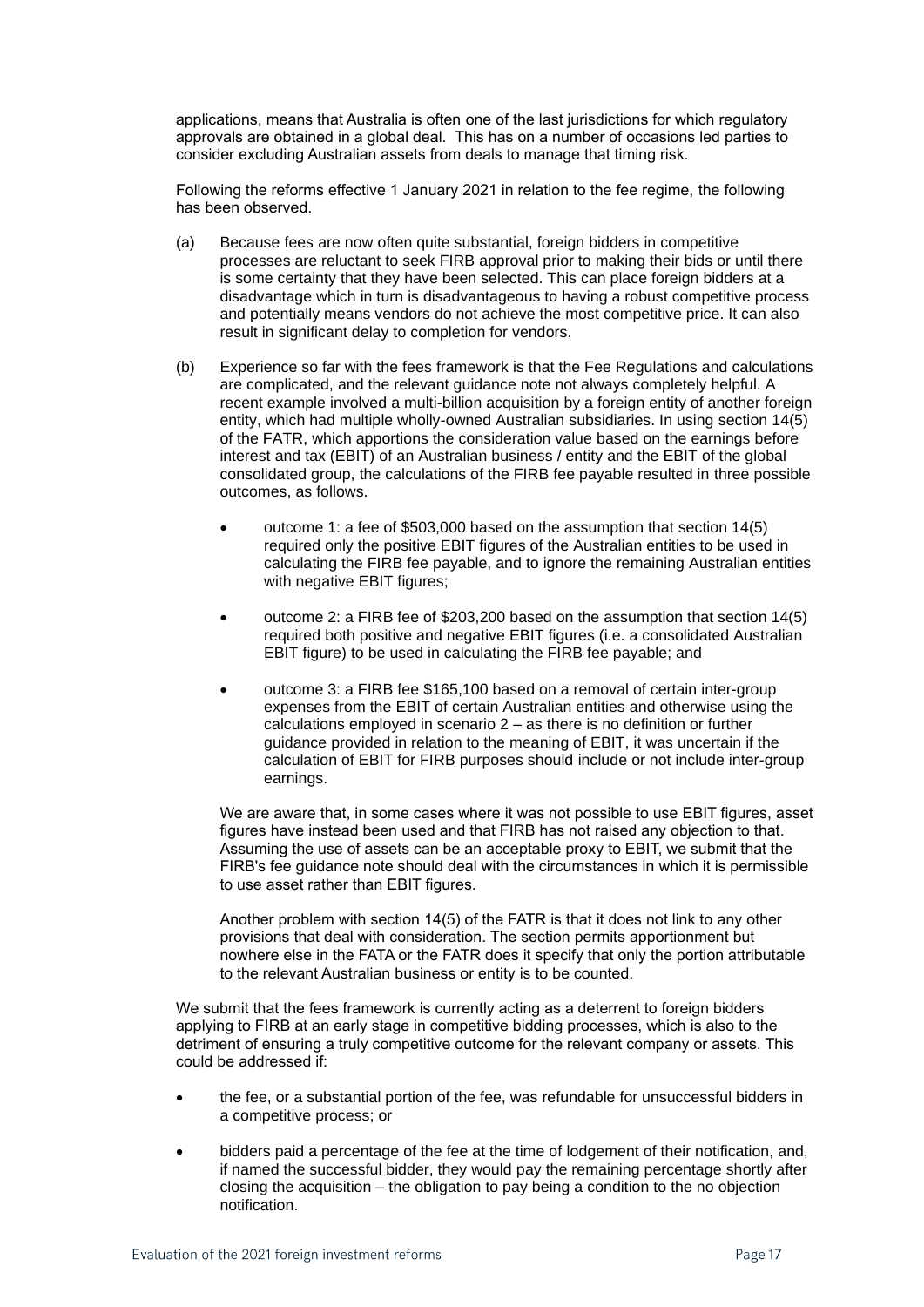We expect the second alternative would be much preferred by bidders – many bidders, private equity funds or other financial sponsors in particular, can face internal approval difficulties and / or are often very reluctant to draw down from their funding source to pay the full fee upfront, despite the fee being refundable at a later stage, due to the opportunity cost of those funds being put to an alternative use while the sale process (and FIRB approval process) runs its course.

### **Exemption certificates**

There is now far less benefit (from a fees perspective) in applying for exemption certificates for a program of acquisitions (under section 58 of the FATA), so these are likely to be less widely used which will lead to greater administrative inefficiency for high volume investors into Australia. Even if it is accepted that:

- the fees under exemption certificates should not be materially less than the fees for individual acquisitions (i.e. if it accepted that a simple 25% discount on fees is appropriate); and
- the fees otherwise payable for individual acquisitions is appropriate (which we do not accept – see comments above),

the new fees framework for exemption certificates still presents an unnecessary disincentive that will further reduce the utility of the exemption certificates. The requirement to anticipate the total amount to be expended on each type of land (for example) and pay the full fee upfront is, in many cases, commercially un-workable. It would make far more sense to have a flat fee payable up-front (say \$25,000) and a top-up fee payable as acquisitions are made under the exemption certificate, say at 75% of the fee that would otherwise be payable on an individual application at the time each report is lodged (based on the value and type of land acquired), with the aggregate amount payable capped at \$377,250. A credit for the up-front payment could be given against the per-transaction fees imposed, so that the economic outcome is the same as the current model, without the need for guesswork up front.

### **7.3 Whether there is a need for further guidance on the fees framework and, if so, what that guidance should address and in what format.**

If the current fees framework for exemption certificates under section 58 of the FATA remains as currently drafted, there should at least be a firm commitment by FIRB (via a Guidance Note would be sufficient, so long as the Guidance was strictly adhered to as a matter of practice) to:

- (preferably) refund any unused portion of the fee (possibly except for a base fee of say \$25,000); or
- (alternatively) roll any unused portion of the fee to a subsequent exemption certificate or individual application (with broad application).

The current guidance set out in Guidance Note 10 is as follows "*if a foreign person does not utilise the full financial limit of an exemption certificate, the Treasurer may consider allowing the remaining amount to be 'rolled over' to a future exemption certificate, effectively lowering the cost of a future application. This would be assessed on a case-by-case basis and roll over amounts would likely need to be more than the relevant fee constant*". We consider this does not provide sufficient certainty for investors and will provide a further disincentive to the use of these exemption certificates.

There are some anomalies arising from the new fees framework that we recommend be addressed through guidance indicating that the anomalies will be addressed through appropriate fee remissions.

(a) **Land actions**: It appears that section 51 of the Fees Regulations was drafted on the assumption that the different land actions covered by a single agreement will involve the acquisition by a person of interests in multiple land titles and/or tenements. In that context, an aggregation of the consideration for each land action makes sense.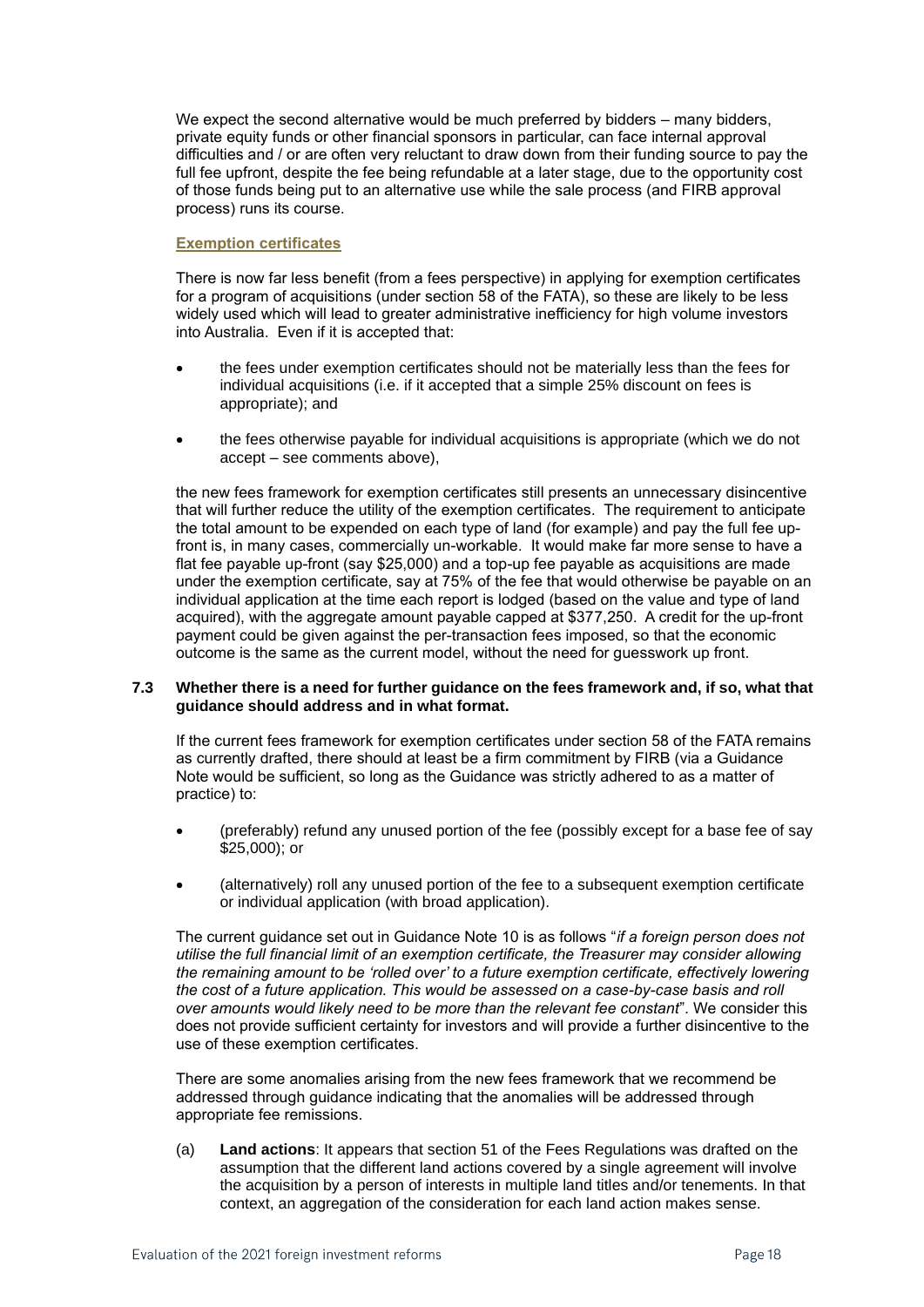However, section 51 also applies to different land actions that involve the acquisition by a person of multiple interests in a single land title and/or tenement. For example, where there is an agreement involving the sharing of profits or income from the use of, or dealings in, Australian land and the land owner's payment obligations under that agreement are secured by a mortgage.

An application of section 51 in the latter circumstance results in the effective doubling of the consideration and, therefore, the official fee. Particularly in the context of one of the land actions being the grant of a mortgage to secure interests acquired under the other land action, this involves a double counting of the same consideration. This should be addressed by a variation to the Fee Regulations to prevent such double counting of consideration.

### 8. Other matters

**8.1 Whether any other elements of the reforms, which are not already discussed at a consultation question above, have had a significant impact on stakeholders and, if so, what those impacts are.**

### **Land subdivisions and amalgamations**

There is significant concern among foreign investors regarding the position taken by FIRB in Guidance Note 2 that land subdivisions and amalgamations "will generally result in the extinguishment of the old title and the creation of a new title or titles resulting in an acquisition of a new interest in Australian land that can constitute a significant and notifiable action under the Act".

From a legal perspective, it is difficult to understand how a subdivision or amalgamation constitutes the acquisition of a new interest in land, given that it relates to the same land. The land has not changed its character as a result of the sub-division or amalgamation, and we consider that section 12(3) of the FATA is directed at acquiring different types of interests in land (for example, moving from leasehold to freehold, or moving from mortgage interest to freehold).

There are significant practical complications for foreign investors with the Government's view that a subdivision or amalgamation constitutes the acquisition of a new interest in land. If subdivision or amalgamation does not occur for several years, that would unlikely to be covered by an exemption certificate and, therefore, there is uncertainty for the foreign investor. However, the foreign investor could have already entered into contracts with third parties. There is a risk of projects not being bankable if potential financiers do not have certainty that a FIRB approval for a subdivision or amalgamation will be forthcoming in the future. The Government's suggestion in Guidance Note 2 that the matter can be dealt with in no objection notification or exemption certificates is feasible only if foreign investors have certainty that an objection notification or exemption certificate will have a life span that is sufficient to cover a subdivision or amalgamation that could occur several years in the future. However, Guidance Note 2 does not provide any assurance on that point.

We query the national interest concern with subdivisions and amalgamations given that there is no change in landowner, and that any sale of part of the land will be subject to its own FIRB approval process if the purchaser is a foreign person and if the relevant FIRB monetary thresholds are exceeded. Given the absence of a national interest imperative, we do not understand why interpretations are being advanced that treat amalgamations and subdivisions as acquisitions of interests in land. If there is a concern about conditions not being brought across to land resulting from a sub-division or amalgamation, this should be fixed by an appropriate regulatory amendment to clarify that any conditions applying to land that is subdivided or amalgamated, will automatically apply to the sub-divided or amalgamated land unless otherwise approved by the Treasurer or his or her delegate.

We recommend that the Government consider urgently an exemption for amalgamations and subdivisions for foreign persons who have interests in the subject land prior to amalgamation or subdivision provided that they acquire no greater interest in land as a result of the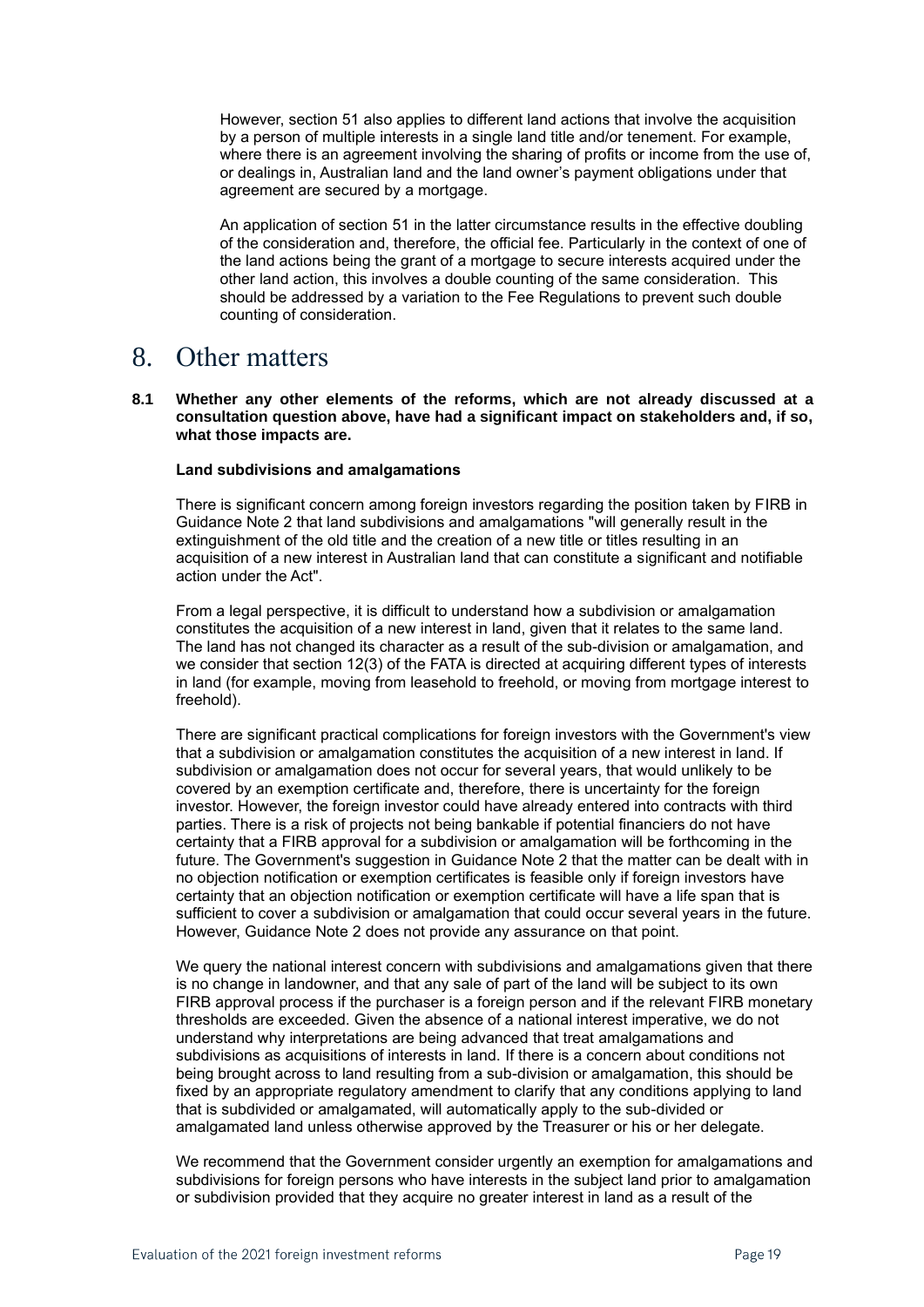amalgamation or subdivision. The urgency stems from the potential this issue has to significantly disrupt the expansion of Australia's housing stock and reduce competition within the residential development market given the significant competitive disadvantage suffered by foreign-owned developers.

**8.2 Whether any other elements of the foreign investment framework, which are not already discussed at a consultation question above, have a significant impact on stakeholders and, if so, what those impacts are and how they could be addressed.**

In addition to the topics raised in the submissions above, we request Treasury to take into account the following further submissions:

### **Carrying on business in Australia**

The term "carrying on business in Australia" is defined in the *Corporations Act 2001* (Cth) (**Corporations Act**) (section 21). "Business" is also defined in section 995-1 of the *Income Tax Assessment Act 1997* (Cth) (**Income Tax Assessment Act**) with the phrase "carrying on a business" defined in section 328-110 of the Income Tax Assessment Act and "carrying on business in Australia" further defined in Tax Ruling TR2019/1<sup>5</sup> (combined, referred to as the Tax Legislation).

In the FATA, the term "Australian business" is defined as a "business that is carried on wholly or partly in Australia".

The FATA and Guidance Note 7 further defines "starts an Australian business" (section 8B) and "starts a national security business" (section 8A).

There needs to be greater consistency between these similar definitions.

For example, section 21(3) of the Corporations Act states that the following activities, if conducted in Australia, do not constitute carrying on business in Australia:

- becoming a party to a proceeding or effecting settlement of a proceeding, claim or dispute;
- holding a meeting of its directors or shareholders or carrying on other activities concerning its internal affairs;
- maintaining a bank account:
- effecting a sale through an independent contractor;
- creating evidence of a debt, or creating a security interest in property;
- securing or collecting any of its debts or enforcing its rights in regard to any securities relating to such debt.

Further, Tax Ruling TR2019/1 (at paragraphs 53 and 54) states "whether a company carries on a business must be assessed based on its activity and status at that time.

A company may not be carrying on a business if its activities are preliminary to the carrying on a business and are merely carried out to determine whether it is feasible to carry on a business."

<sup>5</sup> <https://www.ato.gov.au/law/view/document?DocID=TXR/TR20191/NAT/ATO/00001>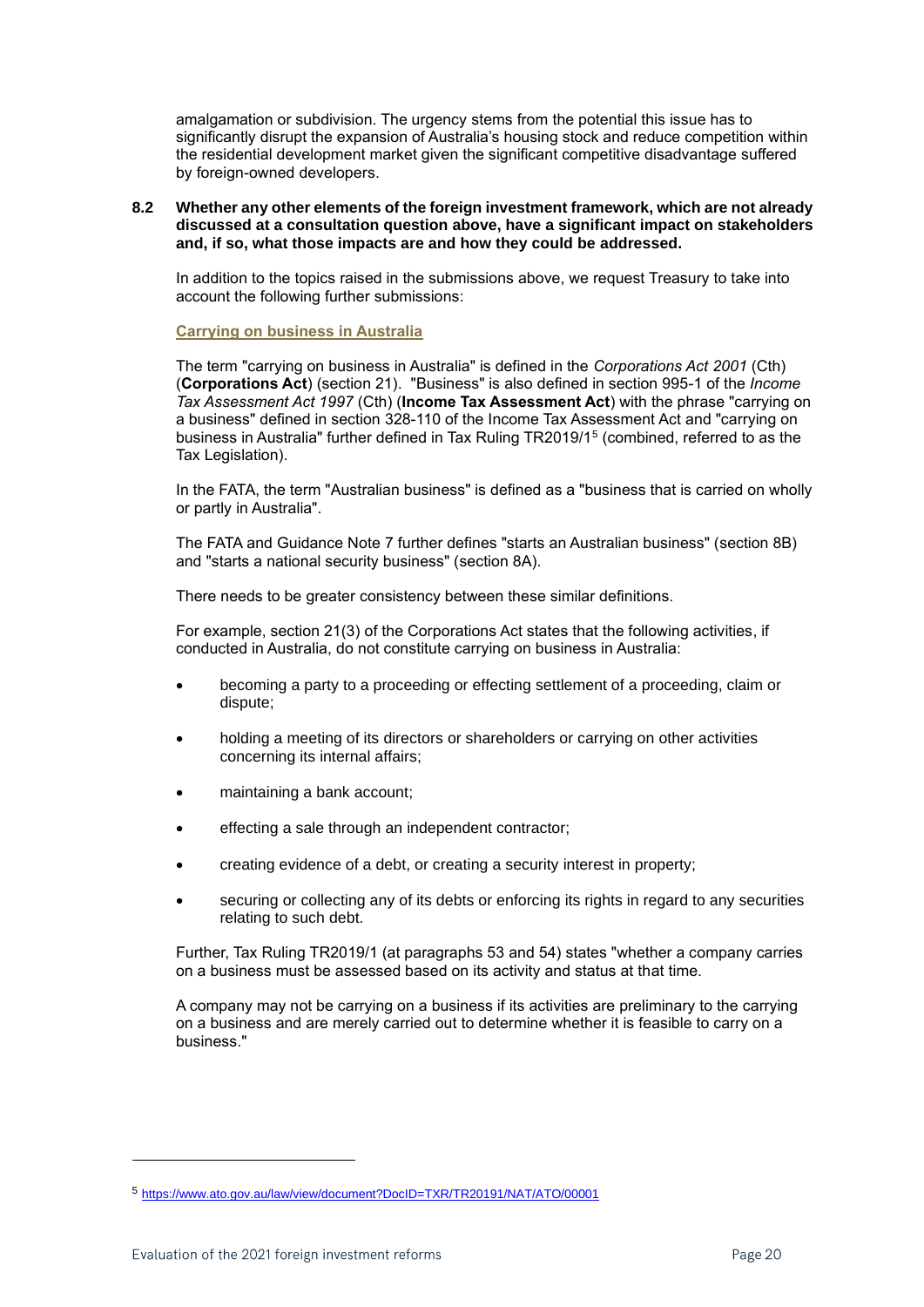Based on the definitions in the Corporations Act and Tax Legislation, we submit that the following activities should not be treated as starting "an Australian business" or "a national security business" as they are activities which are preliminary to starting that business:

- registration of a company under the Corporations Act;
- applying for an Australian Business Number;
- opening a bank account;
- applying for a website address;
- entering into a lease or licence for office space with a term of less than 5 years;
- making an application for a regulatory approval:
- entering into a contract with advisers or an independent contractor:
- the business receiving payments into an Australian bank account for goods and services rendered outside of Australia; and
- entering into a business contract (including an employment contract) that is subject to FIRB approval.

These activities are all preliminary activities to the establishment of a business, and do not mean business has started. Some leeway should be given for entities to explore whether they wish to start an Australian business or national security business before having to apply for FIRB approval. The current test requires a FIRB approval at a stage well before a business is actually started.

A solution would be to draw from the Corporations Act and Tax Legislation and state activities which do not constitute starting "an Australian business" or "a national security business" in the FATA.

Alternatively, Guidance Note 7 could be amended to clarify the position.

In addition, the tests for an FGI starting an Australian business (Reg 56(1)(b)) or national security business need to be aligned with that of a non-FGI foreign person starting a national security business.

### **Change of trustee**

It is clear and not contentious that, on a change of trustee of a trust, an incoming trustee who is a foreign person might need FIRB approval to acquire legal interests in trust assets. However, the FATA does not deal directly with the situation where an incoming trustee is not itself a foreign person but a foreign person has a 20% or greater interest in the trust, or two or more foreign persons together have a 40% or greater interest in the trust.

There has been general consensus among practitioners that the assumption of trusteeship on a change of trustee is undertaken by the incoming trustee in its personal capacity, and therefore if the incoming trustee is not itself a foreign person, FIRB approval would not be required for the assumption of trusteeship. However, there has been a divergence of views among practitioners in relation to the steps needed to vest the trust assets in the incoming trustee. One view is that an incoming trustee acquires legal title to trust assets in a personal capacity to perfect its assumption of the trusteeship, rather than in its capacity as trustee – such that if the incoming trustee is not a foreign person then the FIRB rules cannot apply. An opposing and more conservative view is that the incoming trustee acquires legal title to trust assets in a trustee capacity, and therefore the foreign ownership of interests in the trust determines whether or not the incoming trustee is to be treated as a foreign person (even though there is no change to the beneficial interest held by the beneficiaries).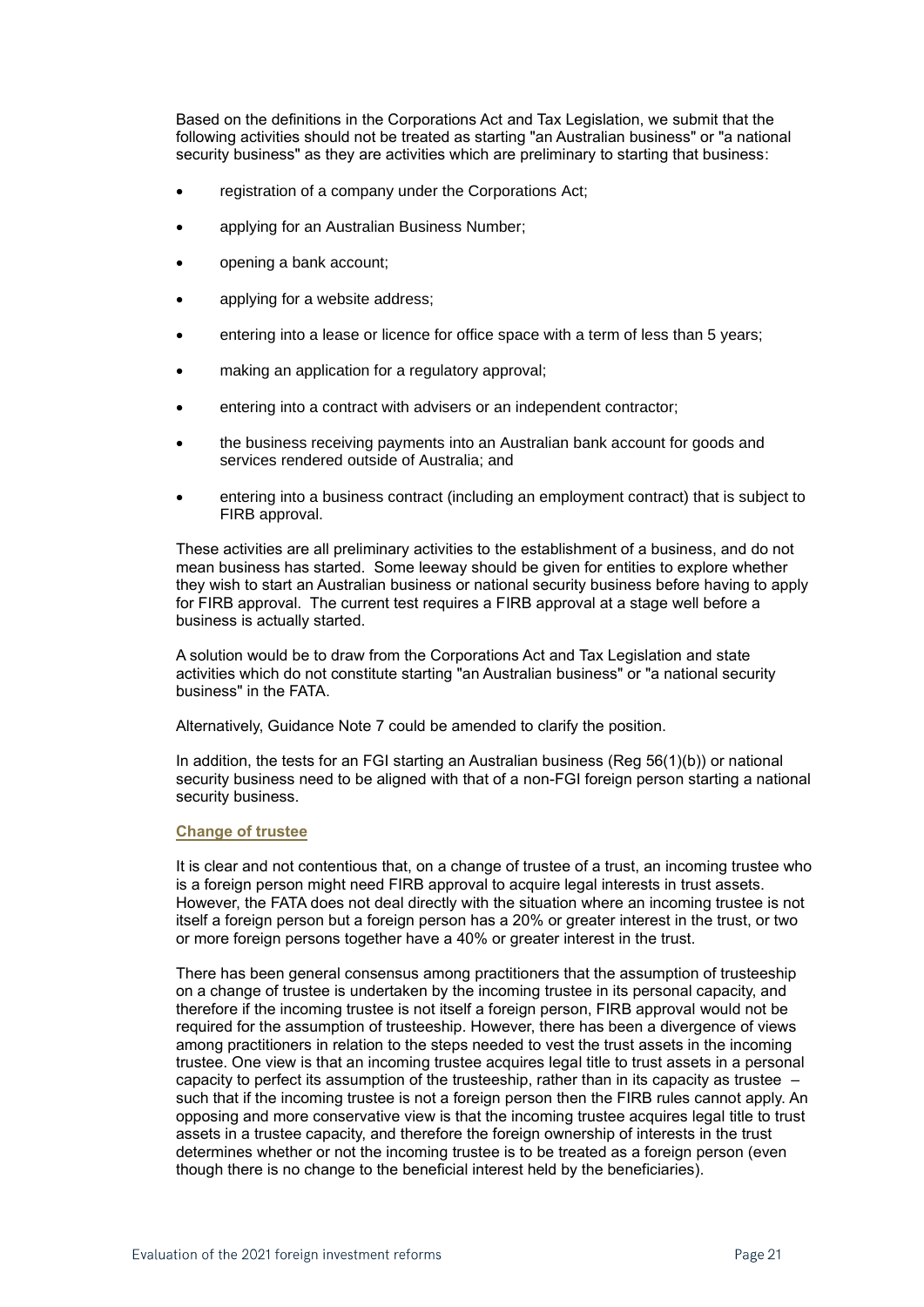In the updated FIRB Guidance Note 7, the conservative view is adopted, and consequently created a potentially significant issue for local funds managers and local professional trustee companies. Such persons who become trustees of trusts with foreign beneficiaries will now need to undertake their own analysis of whether FIRB approval is required, and where approval is required the exercise of identifying all trust assets that trigger a FIRB approval requirement may not be a straightforward one.

This view appears to be based solely on the definition of 'foreign person' in the FATA, which refers to a trustee of a trust. However, the updated FIRB Guidance 7 neither mentions, nor expresses, any view on, the fine distinctions between assuming and perfecting trusteeship on a change of trustee.

The Government notes that the passive foreign custodian corporation exemption might apply, but this is not a complete solution given it would only apply where the incoming trustee acts as a custodian or bare trustee. In addition, this exemption does not extend to the reviewable national security action concept.

The Government recognises, in the updated FIRB Guidance 7, that an incoming trustee that is considered a foreign person would only need FIRB approval if 'the relevant threshold is met'. However, no guidance has been given as to how to value a trustee's legal interest in trust assets for this purpose. Normally the full value of trust assets is attributed to the beneficial interest held by beneficiaries (such as unitholders in a unit trust). That said, an incoming trustee will be automatically subject to a nil dollar threshold to acquire interests in residential land, vacant commercial land, mining or production tenements and direct interests in national security businesses. A nil dollar threshold will also apply where the incoming trustee is considered an FGI by reason of beneficiaries being FGIs.

In light of the foregoing, we recommend that the Government adopt the view that an incoming trustee acquires legal title to trust assets in a personal capacity to perfect its assumption of the trusteeship, rather than in its capacity as trustee – such that if the incoming trustee is not a foreign person then the FATA cannot apply.

### **New conditions for renewables**

FIRB Guidance 4 now provides that the land development conditions that usually apply to no objection notifications for acquisitions of vacant commercial land will also apply to acquisitions of agricultural land and vacant commercial land for the purpose of operating a wind or solar farm.

According to Guidance 4, the usual land development conditions will be that:

• a wind or solar farm must be developed on the land;

• continuous construction of the proposed development must commence within five years of completing the purchase of the land; and

• the land must not be sold, transferred, or otherwise disposed of prior to the development being completed (the "no pre-completion sale condition").

The no pre-completion sale condition is problematic as it is inconsistent with how wind and solar farm projects are usually financed and undertaken. Given the high development costs and lengthy timelines associated with such projects, it is common for interests in project land to be transferred prior to completion of construction, sometimes more than once.

For instance, a common structure is for a developer (who may have limited ability to raise substantial project finance on its own) to acquire land for the purposes of a wind or solar project, and to sell all or part of the land to another developer during the development process so that the second developer can finance or contribute to development costs. The second developer (whether alone or together with the first developer) would then take the project to financial close and then sell all or part of the land at financial close or prior to completion of construction.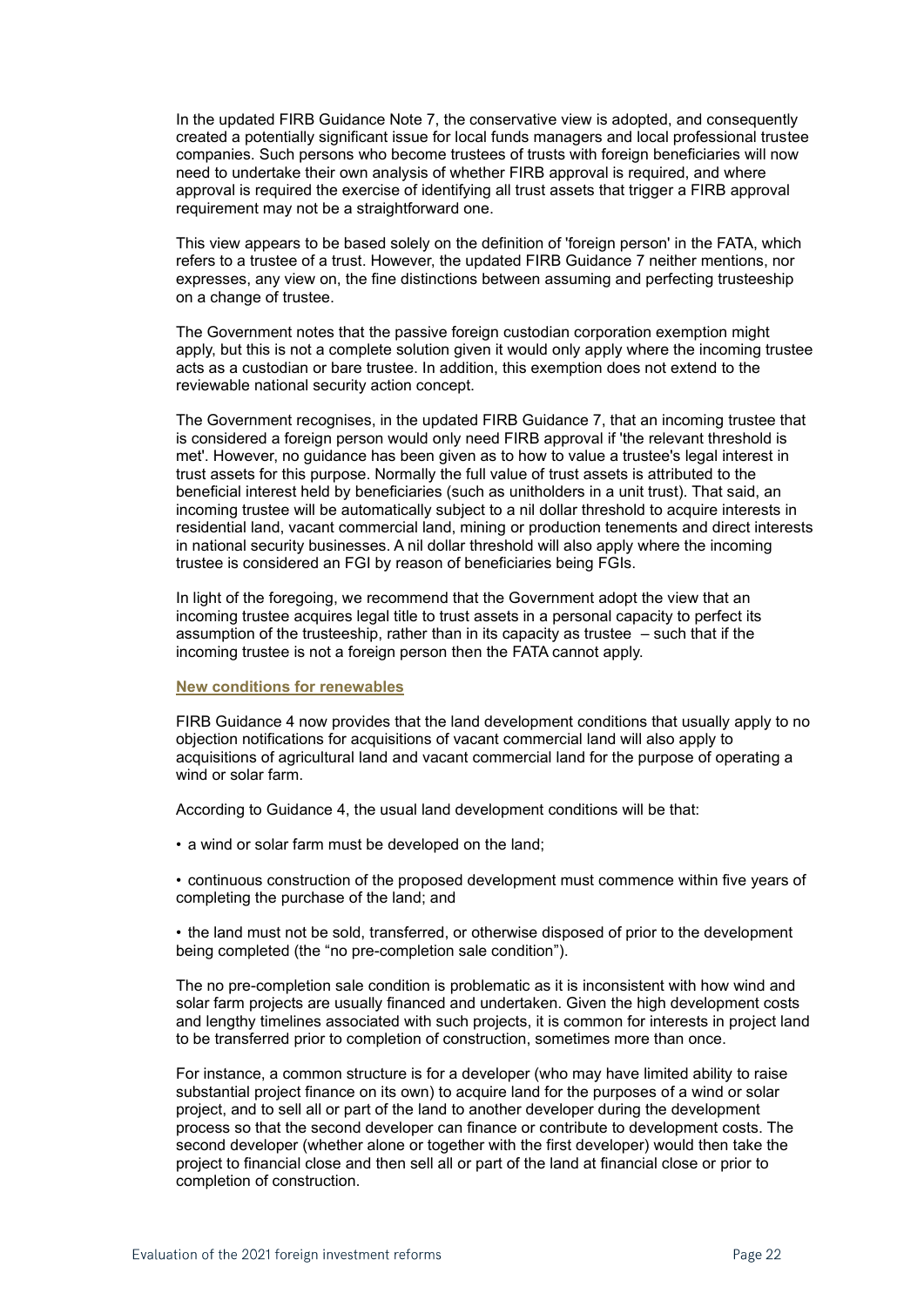This project structure would no longer be permitted by the new standard land development conditions. Given that many wind and solar farm projects in Australia have involved foreign investors, the Government's proposed conditions have the potential to significantly impact the commercial feasibility of such projects. If this results in fewer wind and solar projects than would otherwise be the case, this would not be in the national interest. These conditions also would have the perverse outcome that if a foreign developer proposed to sell the project to an Australian party prior to completion, it would effectively need to seek FIRB approval via waiver of the no pre-completion sale condition.

In light of the foregoing, we recommend that standard land development conditions not apply to acquisitions of agricultural land and vacant commercial land for the purpose of operating a wind or solar farm.

### **Exploration tenements (FATA s 27B)**

The exclusion of foreign government investors from the exemption in section 27B of the FATR applies to foreign government investors as both acquirers and targets. We do not think there is a justification to apply the exclusion to foreign government investors as targets. The consequence of doing so is to apply a different test to other target entities when determining whether they are land entities.

#### **Revenue streams from mining or production tenements (FATR s 27A)**

The introduction of this exemption is of little benefit because it is market practice to secure the grant of revenue streams from mining or production tenements with a mortgage over the tenement. As a mortgage in this case does not have the benefit of the exemption in section 27 of the FATR for moneylending agreements, a FIRB clearance is still required.

We recommend that an exemption be adopted for security interests over tenements that are taken for the purposes of securing revenue streams from tenements that are the subject of the exemption in section 27A of the FATR. The exemption could be adopted on similar terms to the exemption in section 27 of the FATR for moneylending agreements.

### **Internal reorganisations (Fees Regulation s 41)**

There is currently no exemption for internal reorganisations even if they do not cause any change in ultimate ownership. This seems inconsistent with the stated policy of welcoming foreign investment whilst protecting Australia's national interest as it is difficult to see how the national interest is prejudiced or affected by transactions of this kind. It has also resulted in restructures involving multinational groups:

- being delayed because of a requirement to obtain a no objection notification; or
- not being notified because overseas advisors were (somewhat understandably) not aware that internal reorganisations could trigger FIRB notifications.

In circumstances where there is no change in ultimate ownership or control, this has caused questions and concerns from international organisations who regard it as excessive "red tape". This is exacerbated because inevitably FIRB processes have continued to be delayed.

By way of example:

- in a group of companies where a subsidiary is transferred from one entity to a sibling entity (i.e. an entity in the group that is neither a parent nor a subsidiary) and where the other FIRB conditions, such as thresholds, are met, there is a requirement to make a FIRB notification despite the fact that the ultimate holding company remains the same; and
- where a new ultimate holding company is inserted, but the shareholders (i.e. of the previous ultimate holding company) remain the same, and therefore ultimate ownership has not changed.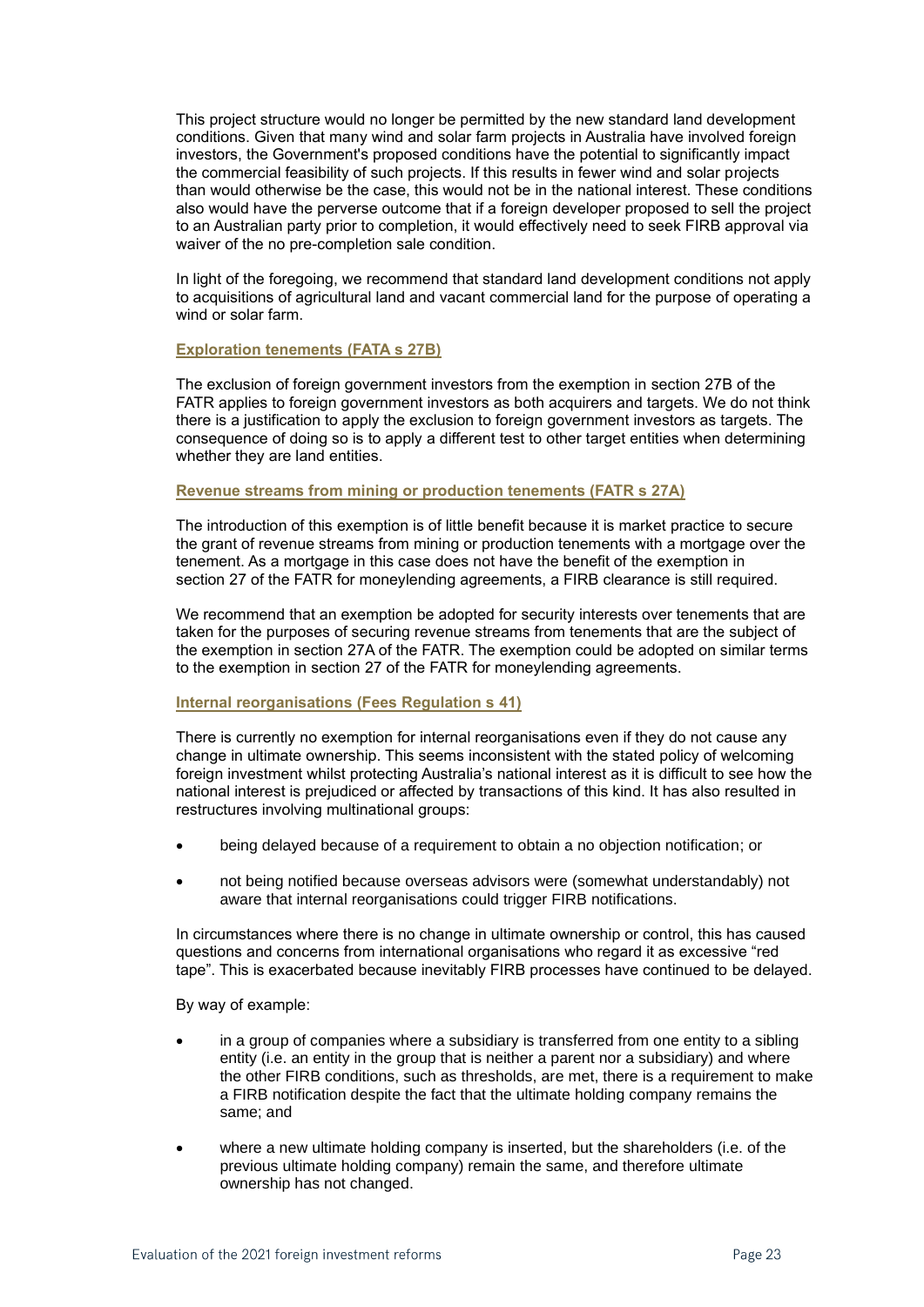FIRB are also uncertain at times as to whether a transaction is an internal reorganisation or a standard application, attracting higher fees, which has also resulted in delays to the transaction's timeline (refer to our additional comments on internal reorganisations under section [7.1](#page-13-0) in the context of the fees framework).

We submit that:

- the current FIRB regime for internal reorganisations is disproportionate in that it is subjected to the full application processes, fees and time requirements of a standard application and as such is inconsistent with striking an appropriate balance between welcoming foreign investment and protecting Australia's national interests;
- where there is no change to ultimate ownership in an internal reorganisation it is difficult to see why there is a requirement to have such a transaction scrutinised by FIRB; and
- there are many forms of internal reorganisations which do not involve any true third party (as opposed to a new corporate entity under the same ownership and control) obtaining an interest or control, and therefore an exemption should be created for internal reorganisations where such reorganisation does not create a change in ultimate ownership – this should include both where the ultimate holding company remains the same, or where a new ultimate holding company is created but the shareholders (and therefore ultimate ownership) remain the same.

To the extent that potential tax revenue impacts are driving retention of internal reorganisations, we think this is unjustified because:

- investors should be able to structure investments in any way they choose if the structure complies with tax laws;
- the Australian Taxation Office has sufficient powers outside of the FIRB regime to monitor and investigate internal reorganisations that may not comply with tax laws (more than most revenue authorities around the world);
- concerns about tax revenue impacts of utilising particular investment structures should be addressed through engagement with the ATO directly;
- it is forcing internal reorganisations into a review process regardless of whether there is an Australian tax revenue impact; and
- reliance on the FIRB framework to safeguard tax revenue impacts is inappropriate given the huge variation in monetary screening thresholds and that the ATO is the agency that should assess tax risks and compliance through its own processes and programs.

### **Foreign custodian corporations (FATR s 30)**

This exemption is only available to foreign custodian corporations when they acquire a legal interest, not when they acquire an equitable interest. There are some difficulties with this limitation.

- A unit in a unit trust is an equitable form of ownership. It is not possible to hold a legal interest in a unit trust – an equitable interest is the only interest that can be held. As such, a foreign custodian corporation cannot rely on the exemption to acquire interests in listed managed investment schemes.
- The constitutions of most Australian corporations provide that the corporation is only obliged to recognise the legal holder of a share (i.e. the registered holder). When an investor holds an equitable interest in shares held by a foreign custodian corporation they are relying on the foreign custodian corporation being recognised as both the legal and beneficial holder of the share.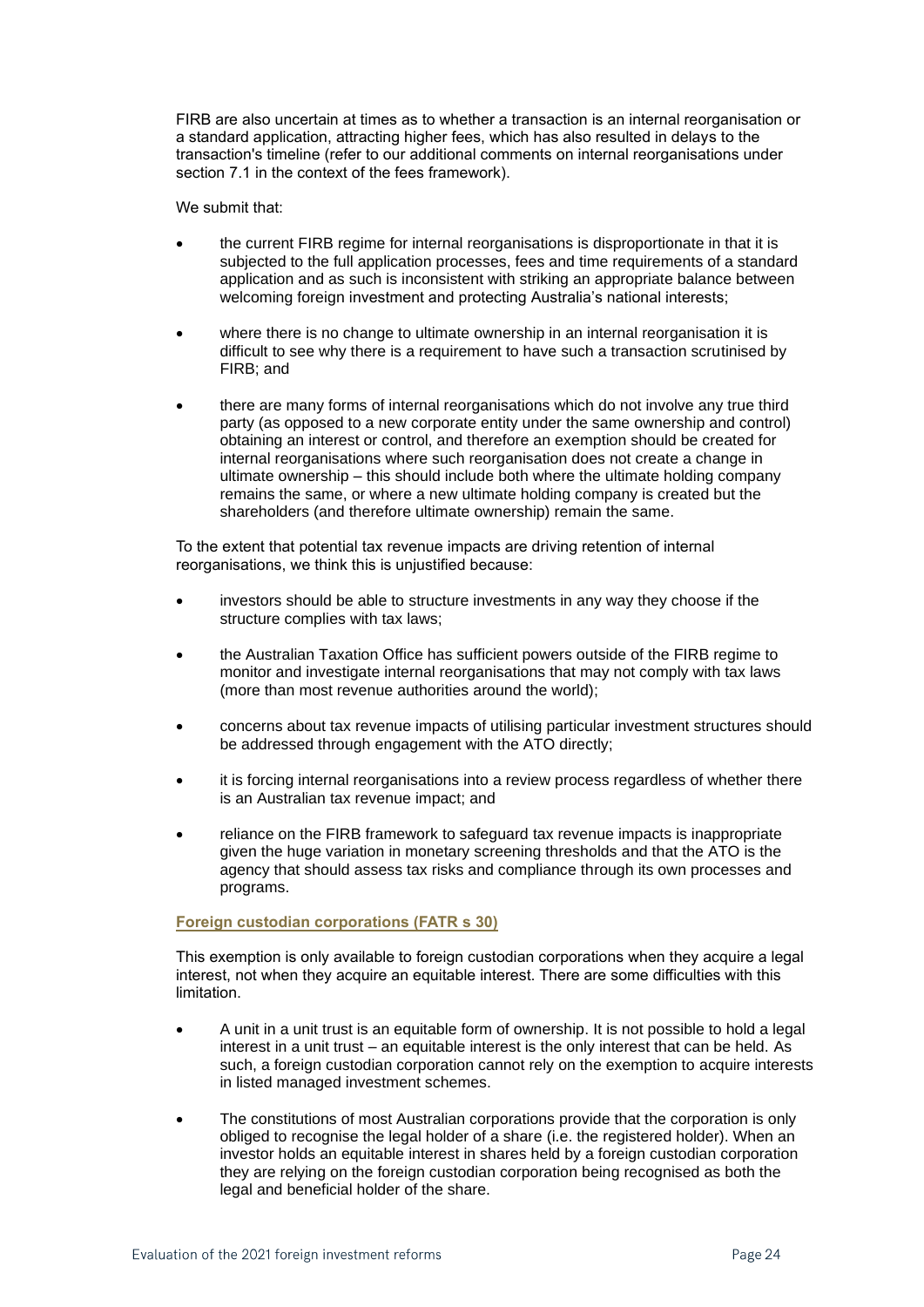- Custody is a form of trusteeship, foreign custodian corporations will typically seek indemnification (including out of assets they hold on trust) for liabilities they properly incur as custodians. To address these issues, we recommend that section 30(c) of the FATR be deleted and that paragraph (d) be amended to read as follows:
	- *(d) no interest in the securities, assets, trust, land or tenement is held by the foreign person for its own benefit except only to the extent of any indemnity it obtains in good faith, on ordinary commercial terms and in the ordinary course of carrying on a business of providing custodian services; and*

### **Negative veto power (FATA s 22(4)**

Section 22(4) of the FATA is one of the least understood provisions in the FATA, partly because FIRB has never issued any guidance on it. There are a number of matters on which guidance or legislative change is needed. For instance:

- Exactly when is a person "in a position to veto any resolution of the board, central management or general meeting of an entity" (ie. "veto power")? Only if the person has such a right enshrined in a constitution or other constituent document? Practitioners have taken a purposive approach and considered that the source of a person's veto right does not matter – it could be a consent right in a constitution, shareholders' agreement or other document. We assume the Government has the same view – if so, this should be reflected in FIRB guidance.
- We assume that a person can have veto power even without having an interest in securities of an entity. If the Government has the same view it should be reflected in FIRB guidance.
- The test should not operate as a hair-trigger. The reference to "any" resolution means that veto and consent rights which do not go to operational matters are caught, for example, where a constitution or shareholders' agreement provides that the board of a company cannot resolve to issue shares in a manner not specified in the shareholders' agreement, other than with the consent of all shareholders, that could be regarded as conferring a right of veto on every shareholder, irrespective of the size of their shareholding interest. This can result in investors seeking to acquire very small shareholding percentage interests being subject to a mandatory FIRB approval requirement where the investor is an FGI, or where the target company is an Australian land entity, or where the target entity carries on a national security business – notwithstanding that the investor has no or extremely limited influence over the company. We recommend that section 22(4) be amended to introduce a materiality test, which can be supported by FIRB guidance. Standard minority investor protections that do not relate to investment decisions or operational matters should not be considered to constitute negative veto powers. Such amendments are consistent with other recent changes made in relation to passive investments.
- It is not clear whether customary conduct of target business restrictions in a conditional purchase agreement covering the period between signing and completion can constitute veto power of the type described in section 22(4). If it does, then many conditional purchase agreements that have such restrictions would have conferred on the purchaser deemed 20% potential voting power in the target and possibly have triggered a mandatory FIRB approval where the investor is an FGI, or where the target company is an Australian land entity, or where the target entity carries on a national security business. But foreign investors do not generally seek FIRB approval for such conduct of business restrictions. We assume that the intention of section 22(4) is not to capture customary pre-completion conduct of business restrictions. Otherwise many foreign investors would be forced to enter into purchase agreements only after obtaining FIRB approval or enter into purchase agreements without the customary restrictions – both options are unworkable for foreign investors. We submit that either section 22(4) should be amended so as not cover these types of restrictions, or that FIRB guidance should be published to achieve the same position.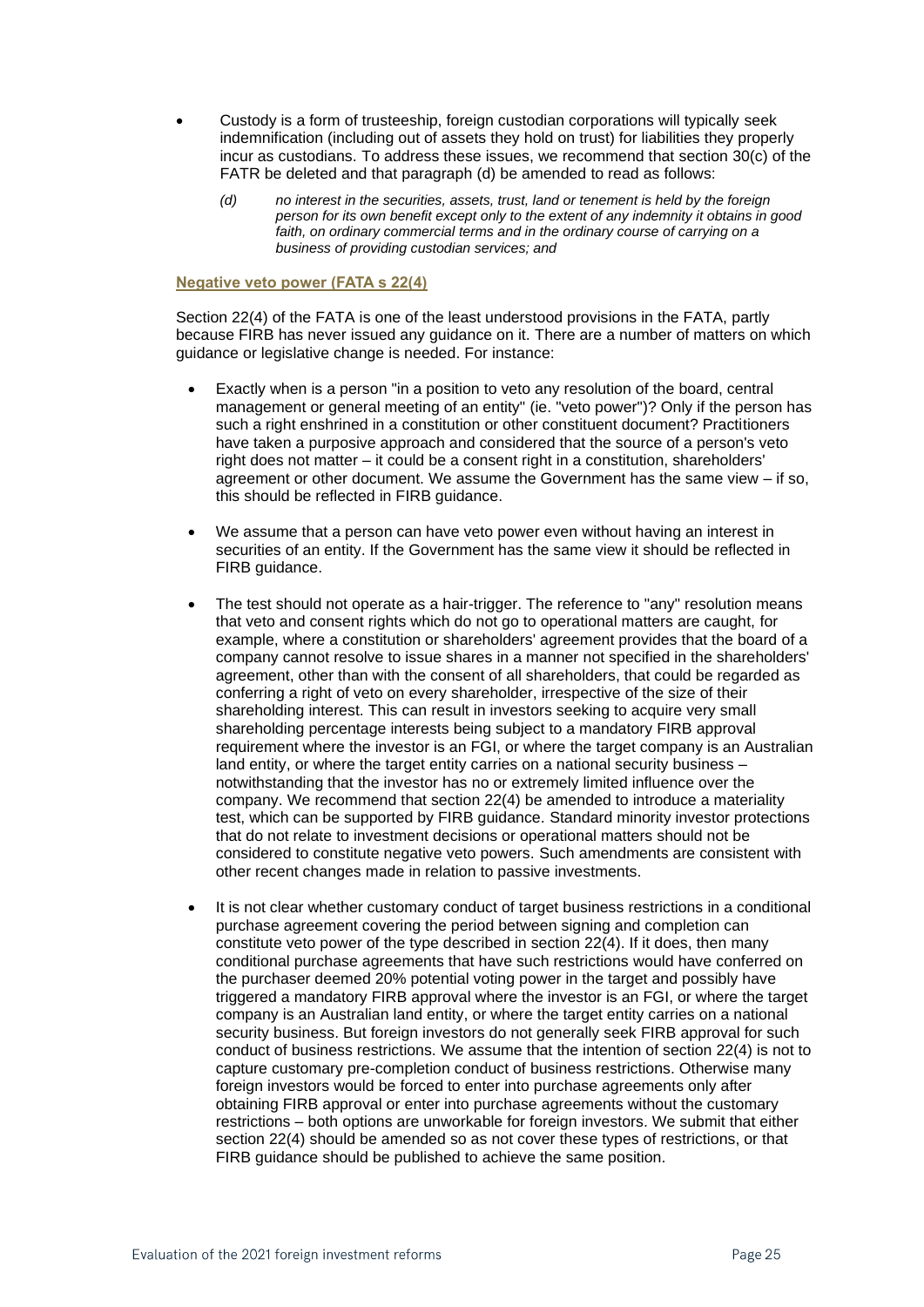• We submit that a person who has deemed 20% potential voting power in an entity by reason of section 22(4) should not be taken to have a traced interest in securities held by that entity. The combined operation of the tracing rules and section 22(4) can result in a foreign investor needing to seek FIRB approval for traced interests in downstream entities where the foreign investor has either minimal or no influence over the downstream entities.

### **Variations**

We submit that variation applications should be subject to a decision period regime in the same way as applications for no objection notifications and exemption certificates. The absence of a decision period for variation applications has invariably resulted in lengthy assessment periods, which is not appropriate given that in many cases the requested variation is urgent. For instance, a variation might be sought to vary a condition, such as an operational obligation that the applicant did not know at the time of grant of the no objection notification could not be complied with, and it is important that the condition be varied as soon as possible in light of penalties for non-compliance with conditions.

### **FIRB's application checklist**

There continues to be uncertainty on how to interpret FIRB's application checklist. Of particular concern is how to interpret the requirement to disclose interests of greater than 5 per cent. There is no explanation of what 'interest' means for this purpose, nor how high up the chain of ownership one must go. The approach taken by FIRB case officers has not been consistent – some are satisfied with disclosure of direct interests in the applicant entity, whereas others have required disclosure of interests in upstream entities even where the look-through interest of upstream investors in the applicant entity has been substantially less than 5%. We recommend that the FIRB application checklist be modified to provide more specificity, as well as worked examples.

### **Various technical matters**

- (a) **Foreign person definition:** It is not clear why paragraphs (c) and (e) of the definition of 'foreign person' do not refer to 'separate government entity' in addition to 'foreign government', whereas the definition of 'FGI' in section 17 of the FATR does do so. We recommend that the foreign person definition be amended to include references to 'separate government entity'. Addressing this discrepancy will ensure that sub-5% holdings by FGIs (on account of being 'separate government entities') in an ASX-listed entity are not counted for the purposes of determining whether such entity is a foreign person, based on section 47 of the FATR.
- (b) **Acquisition of interests from government:** Section 28(2) of the FATR (on a technical reading) results in all acquisitions of interests in land from government being excluded from the exemption in section 31 of the FATR (as all acquisitions of land are reviewable national security actions under section 55F of the FATA, and therefore excluded from Division 3 of the FATR under section 28(2)). The same consequence arises in relation to acquisitions of interests in Australian businesses or entities from government where that constitutes a reviewable national security action under section 55D or 55E of the FATA). It would be desirable that section 28(2) is amended to clarify that acquisitions falling with section 31 of the FATR are not significant, notifiable or notifiable national security actions (but remain subject to the call-in power).
- (c) **Complexity and overlapping concepts:** The current regulatory regime is very complex. The patchwork of different rules introduced over the years since 1975 does not present a coherent and easy to understand policy framework, but instead is evidence of ad hoc decision making, political negotiations with various interest groups and the fear of letting through an investment considered to be risky (often with hindsight), however minimal.

For example, the various percentage and monetary thresholds (and the different ways of measuring them) have been attributed to political and free trade agreement